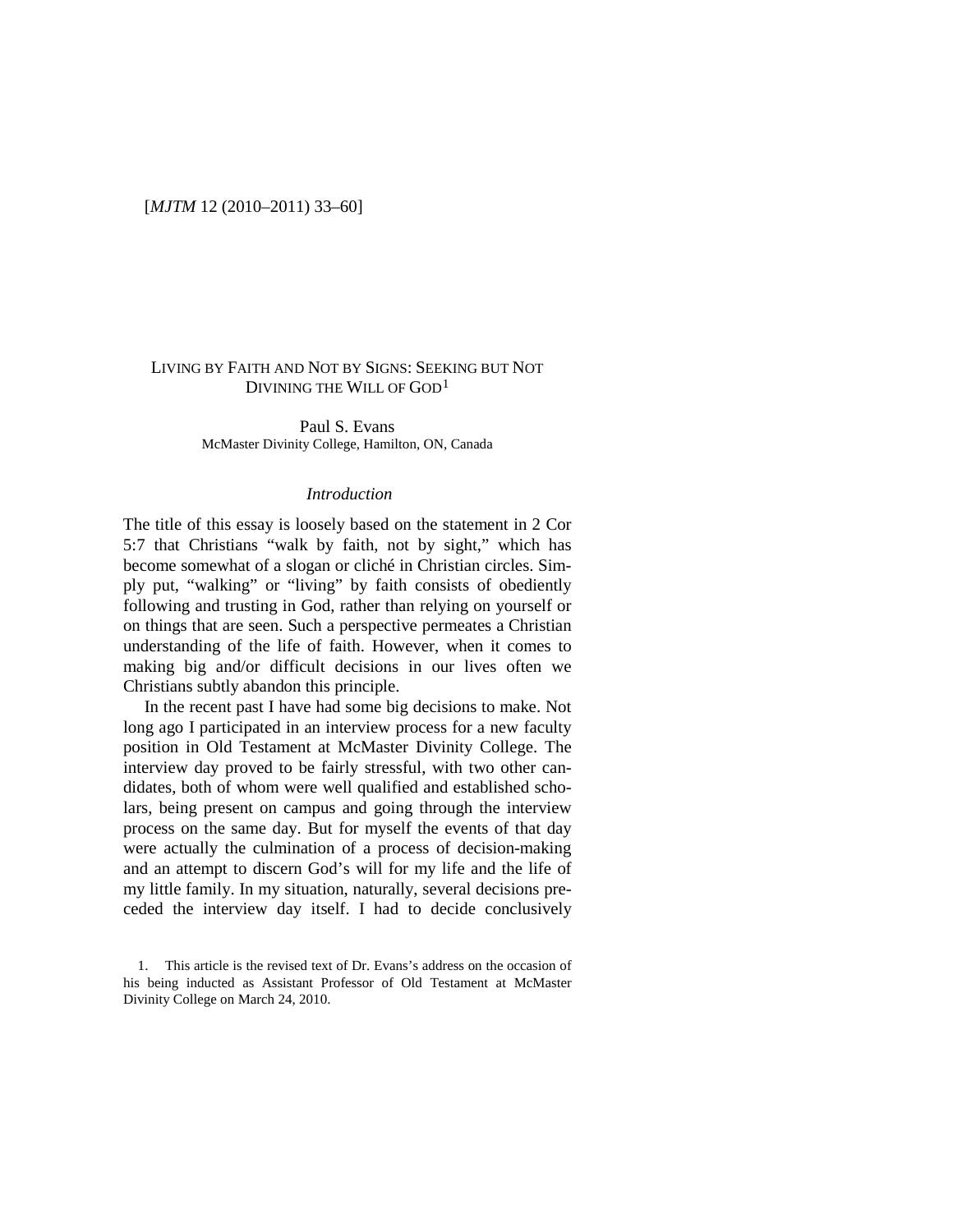whether to apply in the first place—I had to decide whether I would really leave a great academic position I already held at another fine institution. Second, I had to decide how much time to put towards preparation for the interview as my work at my former institution and my family life had already kept me more than busy. Finally, once offered the position, I had to decide whether to accept and move 3,000 kilometers eastward to the Hamilton area.

Making decisions is not always easy. As a person of faith, in a relationship with God, I find that making decisions ultimately concerns discerning God's will in my life. As a Christian and an Old Testament scholar I would affirm that God's will is revealed in his Word. Any decision that goes against God's explicit will, inscripturated in the Bible, would obviously be unacceptable. For example, a decision whether to steal, kill somebody, or commit adultery would obviously be against God's will. But often Christians are faced with decisions where no clear biblical precedent is given. In such instances, what processes are available for Christians to aid us in decision making? There are several approaches that are common at the popular level.

#### *Popular Decision-Making Approaches*

### *Signs*

Some Christians seek a sign to aid in the decision-making process. Often this entails interpreting what may otherwise appear to be coincidence as a sign confirming or disconfirming what one thinks the will of God is regarding a particular decision. There is abundant anecdotal evidence for both the existence of this approach and its putative effectiveness. For instance, one pastor told me that he had a church parishioner who was unsure of a decision he made to go on a trip and was at the airport waiting at the gate for his flight to begin boarding and feeling quite anxious. He thought it better that he call a friend and ask what he thought of his decision to go. As he dialed the number *747*-2303 he suddenly realized that he was going to be boarding a 747 aircraft and thus the phone number he was dialing confirmed his decision to go.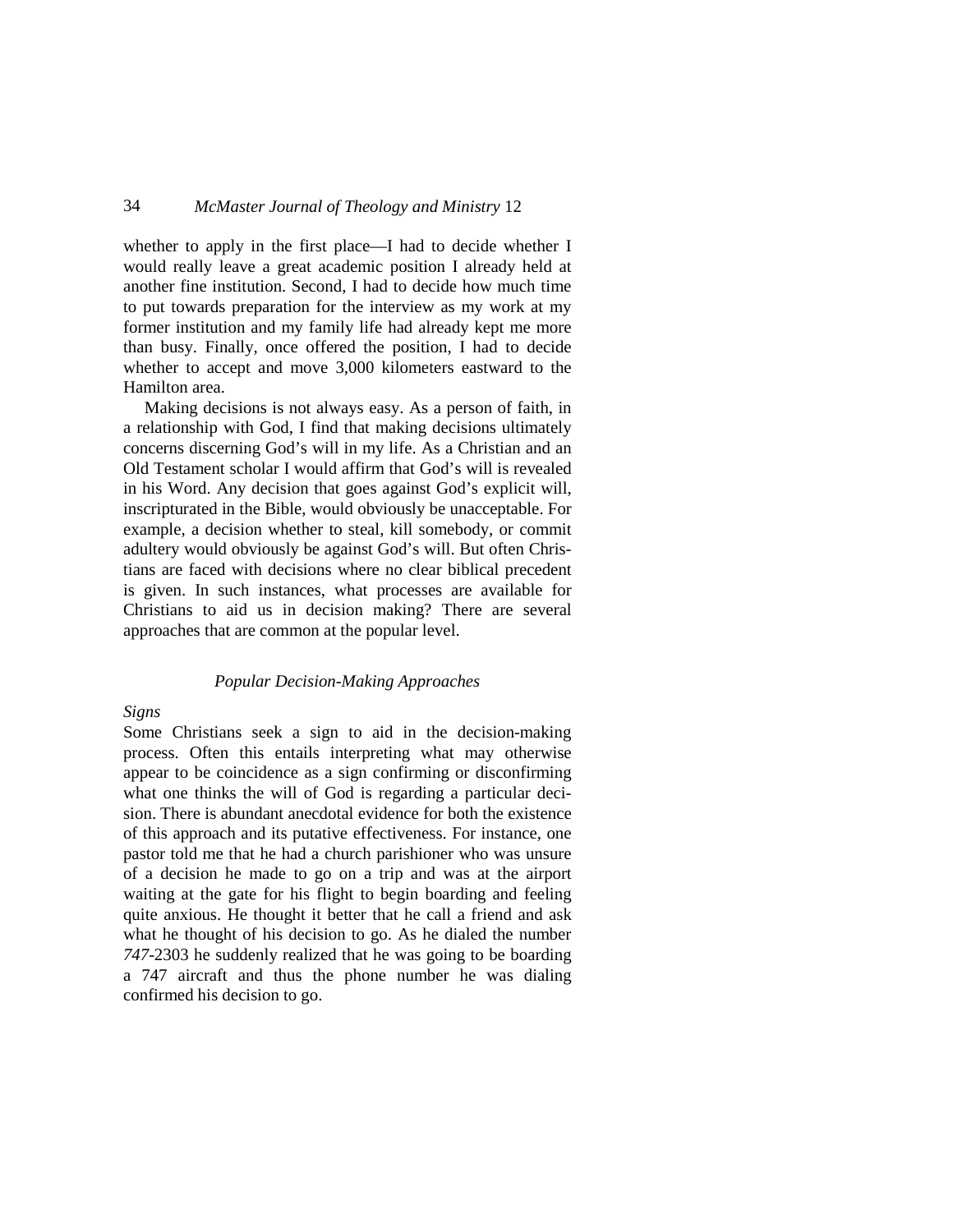While this example may be a bit humorous, many of us like to ask God for signs. Sometimes we attempt to assist God in communicating to us. We give God a mechanism whereby he can communicate to us in a way we will understand. Usually the difficulty of the requested sign is in direct proportion to how much a person wants to do, or wants to avoid doing, something. That is, we say, "God, if a volcano erupts in my city tomorrow, I will take it as a sign for me to become your missionary to Pakistan." Or "God, if the sun shines tomorrow—anywhere in the world—I will take it as a sign for me to take the day off from work and relax."

To make it more personal, perceived signs initially contributed to my interest in coming to McMaster Divinity College. After moving from southern Ontario to the Canadian Prairies in 2006, I was in my third year of teaching Old Testament studies at another academic institution when my family and I came to southern Ontario (Toronto) for a brief visit in November of 2008. Though immensely enjoying the ministry in which I was involved at that time, my wife and I missed several aspects of living in Ontario, not the least of which was the company of some very close friends. Before our short visit to Toronto I had prayed to God that he would make our longings for Ontario dissipate unless it was his will that we return there to live someday soon. However, when we visited Toronto these feelings did not miraculously disappear. This was probably due to the fact that in early November when we visited it was 25 degrees Celsius in Toronto and 15 below zero in the city we were residing in at that time. (Of course, there is the fact that we were staying with close friends and enjoying their company.)

As it would turn out, this lack of the requested sign coincided with my receiving an email while in Toronto informing me of the opening at McMaster Divinity College, and I was sympathetic to viewing the coincidence as a sign that this would be the position that would bring us back to Southern Ontario. However, my own personal history regarding the role of signs as a means of determining God's will for my life led me to view such coincidences with a healthy degree of skepticism.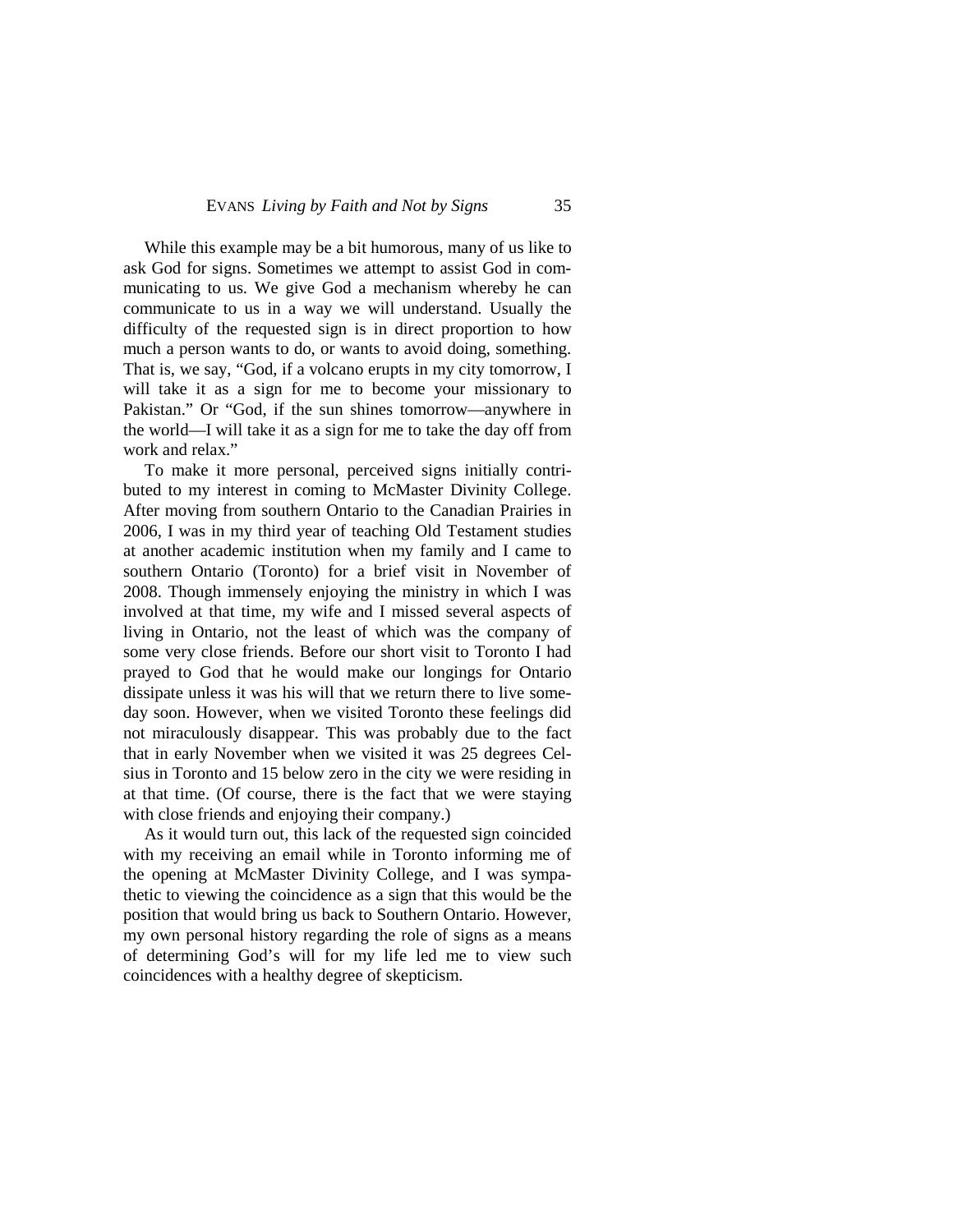Growing up in the church I heard many stories of Christians putting out a "fleece" to find help in making a tough decision. There is ample anecdotal evidence for the effectiveness of this method. However, relying on anecdotes as a rationale for this method runs the risk of justifying superstition on the basis of unsubstantiated reports. Rather than relying on the authority of anecdotes, I must first ask whether there is biblical support for such a method of obtaining direction from God.

#### *"Words" from the Bible*

In attempting to be "biblical" some Christians turn to the Bible to get a "word" from God to make a decision. This method has sometimes been referred to as "Scripture flipping" or the "random Bible" method, and many have used it superstitiously. Adherents close their eyes, open the Bible to a random page, and look at the first word that their finger hits. Again popular stories abound in evangelicalism about how God has communicated to his faithful through this method. Of course there are also wellknown jokes regarding its unreliability. For instance, it has been said that someone performed the rite, closed their eyes while fanning their Bible and stuck their finger in, and it landed right on the verse: "Judas hung himself." Thinking this must be a mistake, they tried it again and found the words: "Go, thou and do likewise." Alarmed at this, they tried one last time and landed on the text: "What thou doest, do quickly." Despite such potential for disaster, the method is still employed to this day.

### *Vows to God*

Sometimes Christians make vows to God in order to get God to do something for them. In fact, in as a teenager when I wanted something really badly I would sometimes make a vow to God. I would vow to do a good thing if God would make something happen for me. For example, I would pray: "If that girl will just say yes when I ask her out, I will serve you whole-heartedly O God." While this is obviously humorous in hindsight, I was quite serious at the time. Invariably, such vows are extremely selfcentered. They are in reality an attempt to manipulate God into giving you your way.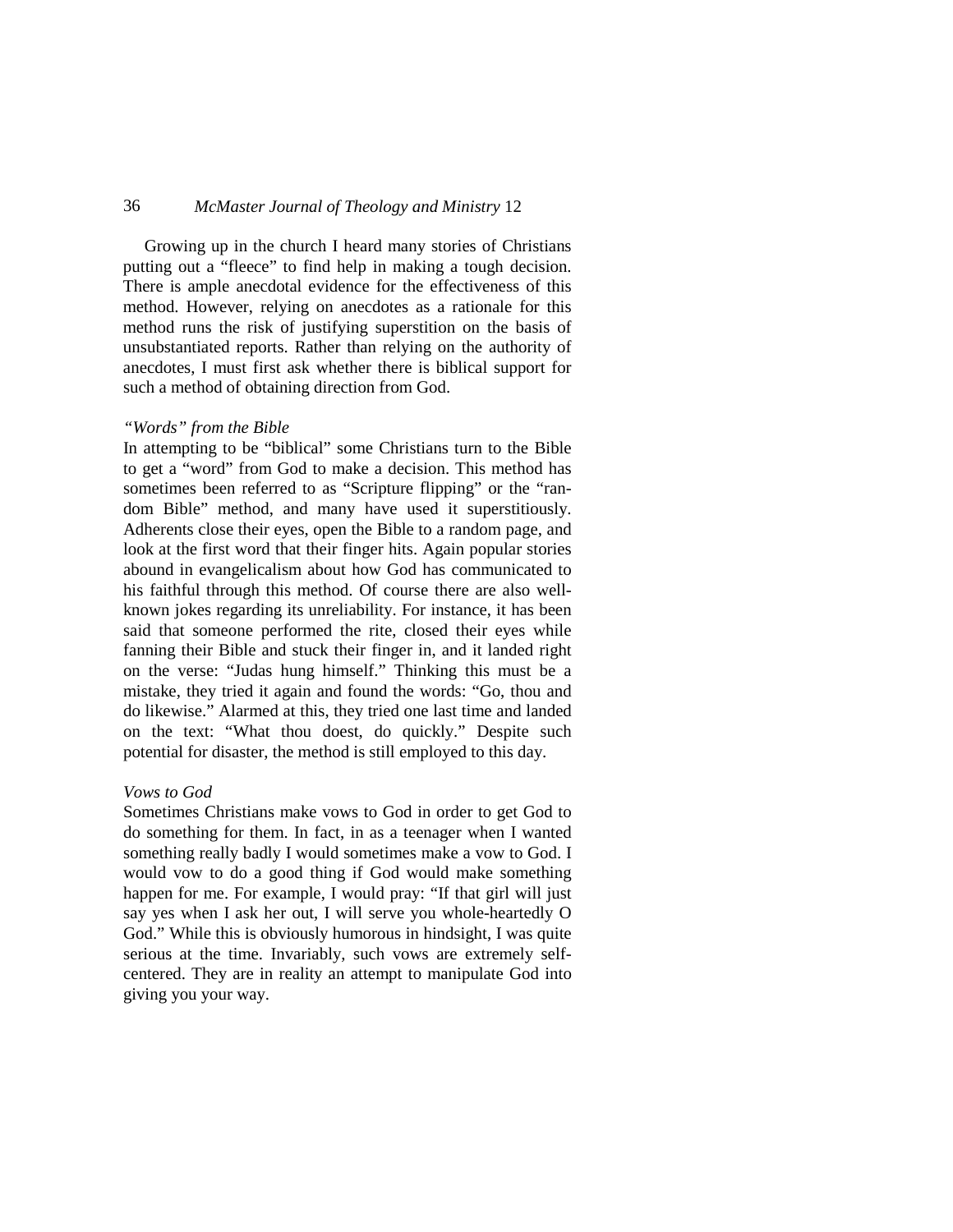### *Spiritual Guides*

Some people entrust their decision to a *spiritual guide* in their life, that is, a pastor or other perceived "spiritually-in-tune" person. At this point I must make clear that asking advice is both biblically substantiated (Prov 11:14; 15:22), and pragmatically wise. However, the danger lies in an attitude that completely or blindly relies on the opinion of another for a difficult decision. After all, is anyone so close to God as to be able to tell you exactly what is God's will for your life? Unfortunately, such an approach is perpetuated in some circles where pastors are supposed to have an almost unquestionable authority. In my own experience I have run across some pastors who thought they could really pronounce God's will on people's lives. Some church contexts consider a pastor's word as "from God" and therefore an individual's total responsibility to discern and decide is given entirely over to the pastor. Sometimes pastors are referred to as the "anointed," and the quasi-biblical motto, "don't touch the Lord's anointed" is thrown around as a defense for the authority of the pastor.[2](#page-4-0) However, is this biblical? Are "anointed ones" in the Bible infallible? In the Old Testament, priests, prophets, and kings were all anointed. *Did they ever fail?*

#### *"Hearing" from God*

Finally, sometimes people simply talk of needing to "hear" from God. They are frustrated when they do not get an answer. As Christians, we all want to "hear" from the Lord. But what do we mean by that? What type of hearing should we expect?

#### *Biblical Precedents*

As a biblical scholar I would naturally first want to determine whether these types of "seeking God's will" are "biblical." What precedents (if any) are there for these methods of discerning God's will? Any search for biblical precedent must first begin with the Old Testament. Due to its length and perhaps its foundational nature, the Old Testament touches on a broader range of

<span id="page-4-0"></span><sup>2.</sup> Johnson and VanVoderen, *Subtle Power*, 111.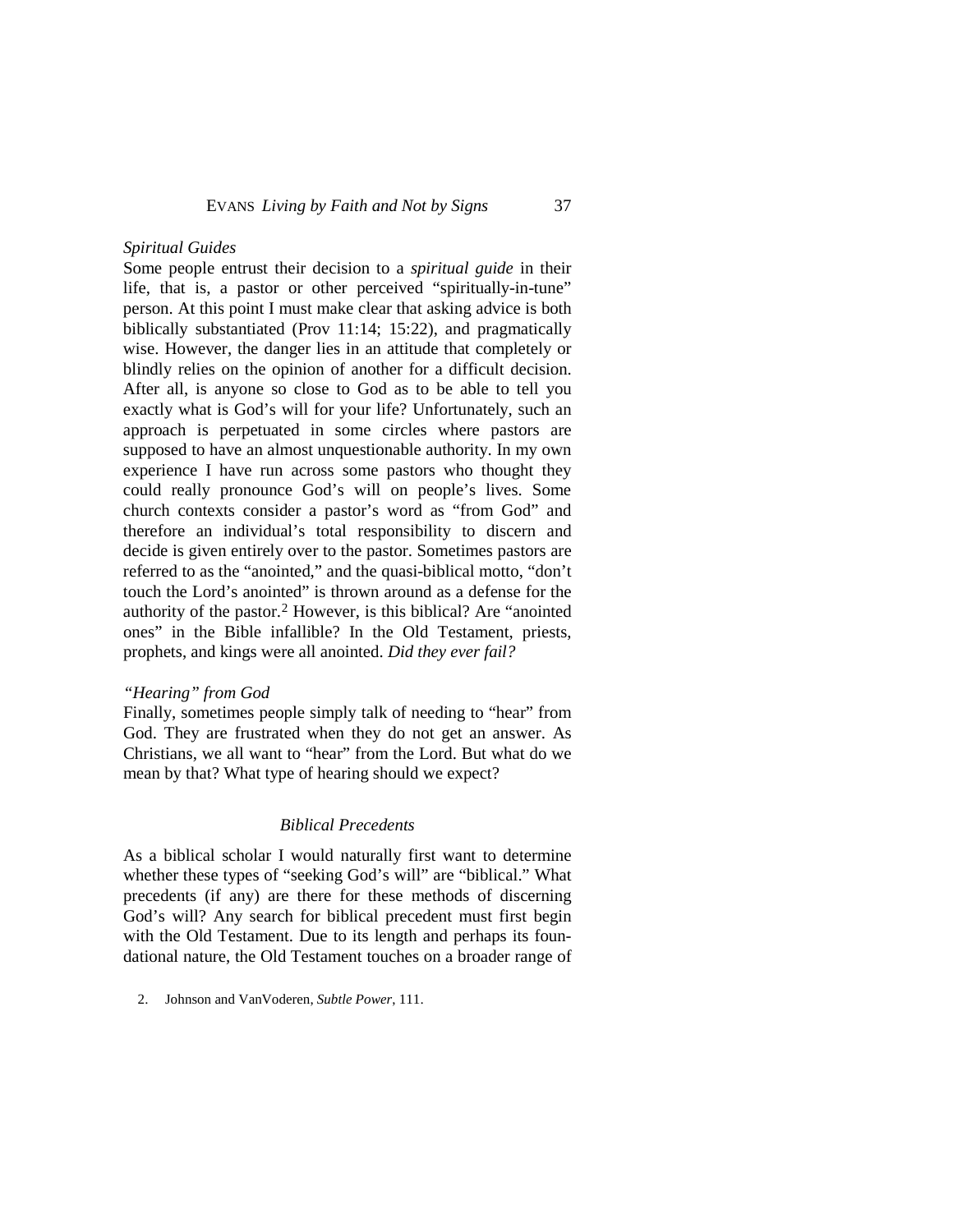issues than the New Testament. Of course, the New Testament does not claim to be exhaustive on its own but assumes the foundation of the Old Testament.[3](#page-5-0) While some of what I will conclude could be based on statements in the New Testament, it is the Old Testament that gives the most detailed response to some of these issues—and it does so in the form of narrative. In order to assess these popular methods of "seeking God's will" I want to look briefly at the stories of Gideon, Jephthah, and Saul.

#### *The Story of Gideon (Judges 6)*

The story of Gideon and his "fleece" is one of the more famous Bible stories. As a result, it has carried much weight for those who seek specific direction from God. In the biblical account, an angel appears to Gideon (6:11) and he is told he will deliver Israel (6:14). Gideon is doubtful and asks for a sign (6:17). In fact, Gideon does not believe the divine message until a miraculous sign is given  $(6:22)$ .<sup>[4](#page-5-1)</sup> This practice of "doubt, then confirmation-by-sign" (or "seeing-is-believing") becomes Gideon's *modus operandi.* After the Spirit takes hold of Gideon (6:34) and he musters the troops, Gideon says to God, "If you are really going to use me to rescue Israel as you said, prove it to me this way"  $(6:36-37a)$ .<sup>[5](#page-5-2)</sup> The mechanism that Gideon gives God for confirming the truthfulness of his promise is the famous miracle of the fleece. However, when the first sign is granted (dry ground, wet fleece)<sup>6</sup> it is not enough for Gideon. Instead he

<span id="page-5-0"></span>3. As Goldingay, *Israel's Gospel*, 25, notes, "the New shows more signs of recognizing the authority of the Old than of reckoning it has authority over it."

<span id="page-5-1"></span>4. The sign entailed fire springing up from a rock and consuming the meal Gideon had brought to the angel (6:21).

5. All Bible verses quoted are my own translations.

<span id="page-5-3"></span><span id="page-5-2"></span>6. Some have suggested that this was the easier of the two signs since a fleece would get wet at night due to "the differentials of condensation and evaporation" (Boling, *Judges*, 141). Presumably, the rest of the ground was dry due to the fleece soaking up the dew. Boling suggests that it is the second sign requested that is the "true miracle" (141). However, it seems the initial request is equally miraculous, as dew would wet the ground despite a wool fleece (though the fleece would naturally get wet). However, requesting that the dew not wet the ground at all is asking for an amazing miracle. In fact, his initial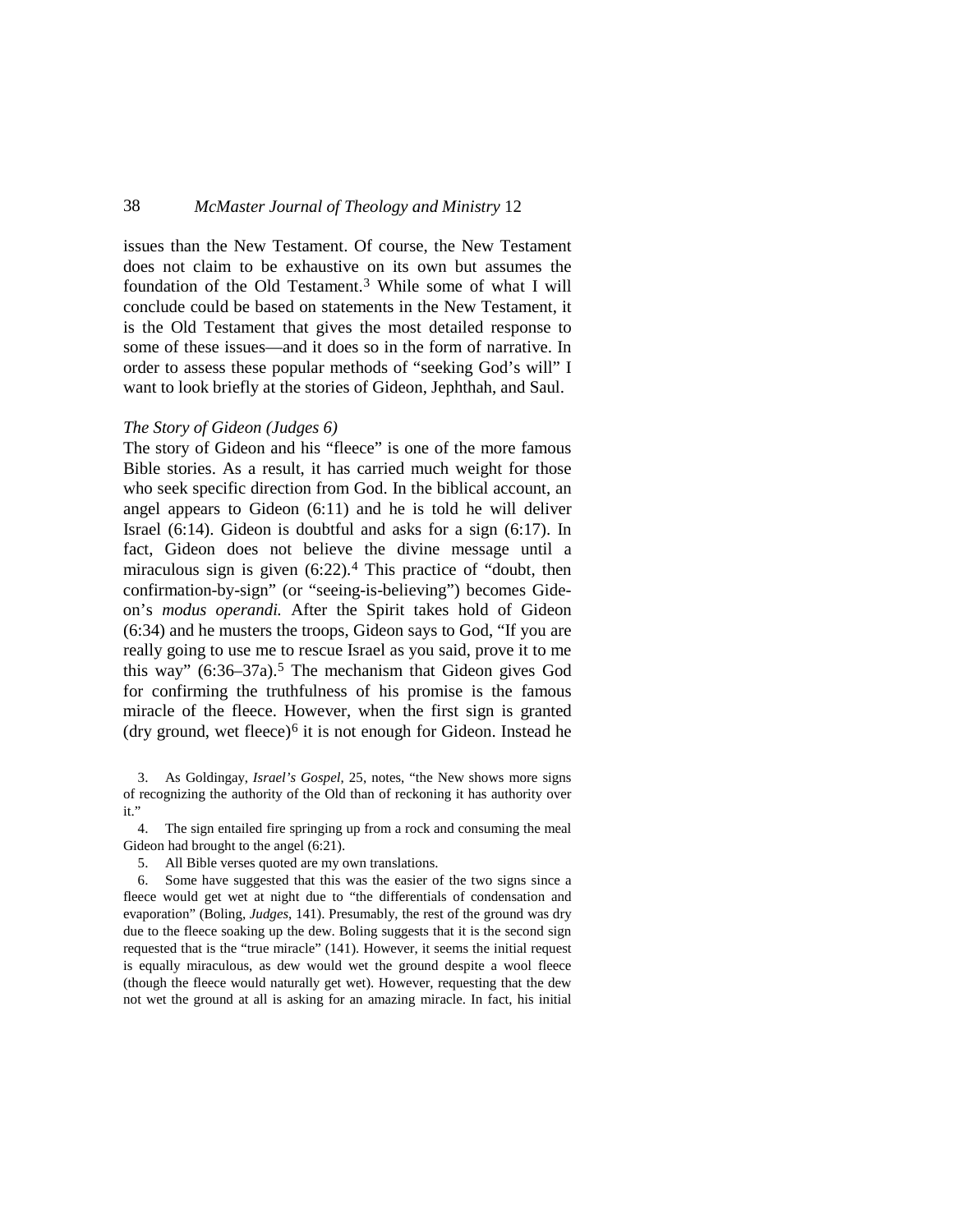needs a second sign (dry fleece, wet ground) to convince him that God will keep his word.[7](#page-6-0)

At this point we should probably ask whether the "fleece" story should serve as a model for discerning God's will. First, it should be noted that through this process no words were communicated. This fact is underscored when it is realized that in the book of Judges, God invariably communicates through divine words.[8](#page-6-1) Since divine communication through words is obviously clearer than other types of communication, this hardly holds up Gideon's fleece as a model of first rank. Second, in asking for this sign Gideon is clearly *not* a model of trust. His request for this sign was not an attempt to discern God's will, it was a stubborn resistance to what Gideon knew clearly to be God's will. God had already communicated his will to Gideon (6:16). Gideon was not asking for clarity but looking for a loophole. As Block notes, Gideon "uses every means available to get out of the mission to which he has been called."[9](#page-6-2) Would Gideon have asked for a second sign if the first one told him he did not have to fight? It is unlikely. Third, Gideon's request for a sign stems from a pagan view of reality. In the ancient Near East people frequently would set up a test/ordeal or request a sign when doubtful of which direction to take or in order to discern an answer.[10](#page-6-3) Gideon's request flows right out of his cultural environment—which was pagan. The book of Judges shows how Israel worshipped other gods such as the Baals throughout this period, so Gideon's pagan perspective should not really come as a surprise.[11](#page-7-0)

request was probably supposed to be impossible, thus (so Gideon thought) allowing him to get out of the military service to God to which he had agreed.

<span id="page-6-0"></span>7. As Block, *Judges*, 273, notes, by demanding a second sign "unlike Yahweh, Gideon is not true to his word."

<span id="page-6-2"></span><span id="page-6-1"></span>8. As Polzin, *Moses*, 172, points out, only here and in the incident where Gideon hears the Midianites' dream does God send "a communication without any divine words being reported."

9. Block, *Judges*, 273.

<span id="page-6-3"></span>10. For an example see Dijkstra, "KTU," 105–9.

11. Polzin, *Moses*, 169.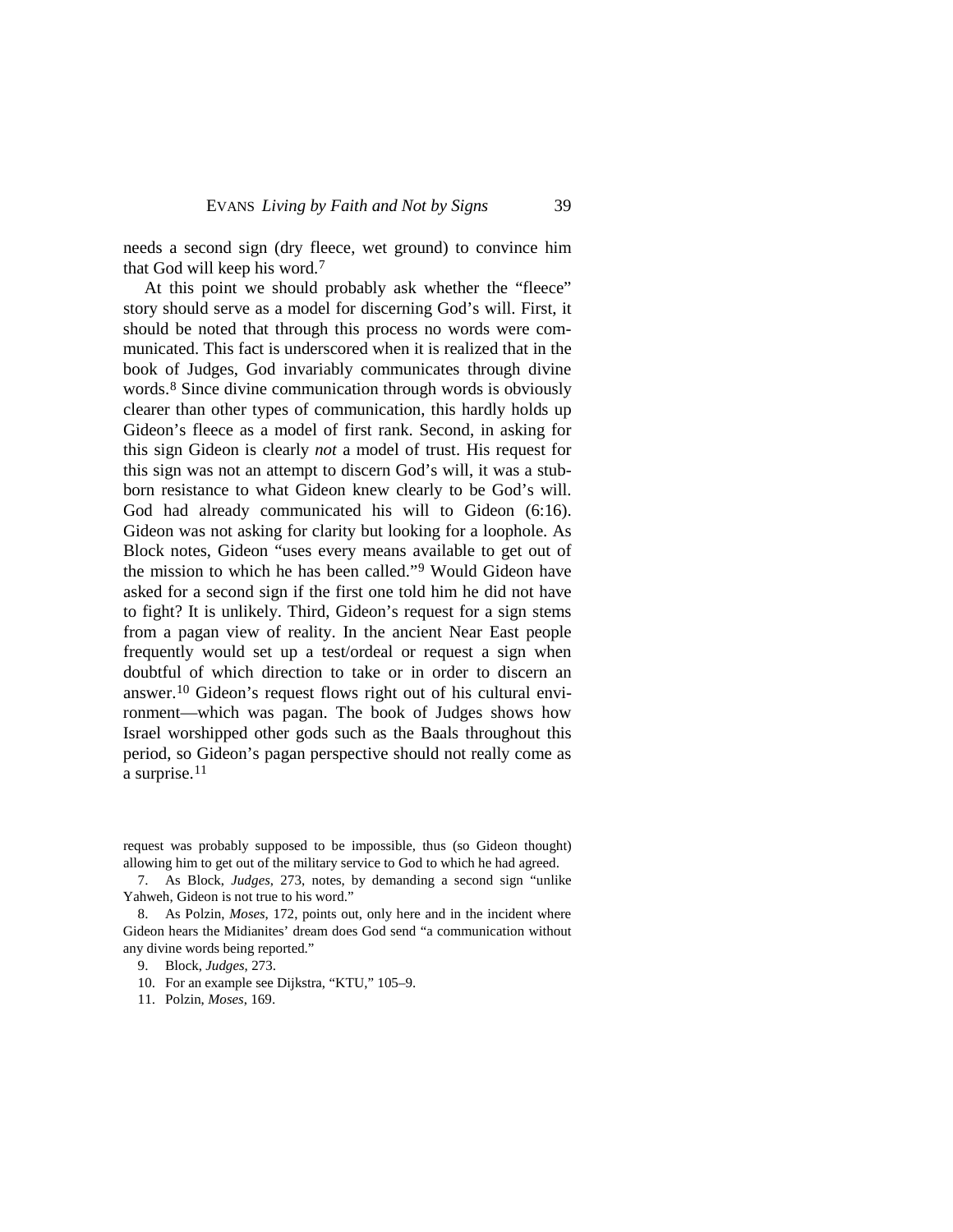In my view, what is more remarkable than the miracles themselves is the fact that God responds to Gideon's requests. Gideon is trying to get out of his commission and attempting to manipulate God, but God condescends to answer Gideon at that level. In one way God allows himself to be manipulated.[12](#page-7-1)

Gideon continues to be reliant on signs in Judges 7 as we see Yahweh tell Gideon directly (7:9) that he is giving Gideon the victory over Midian. It is quite evident that Yahweh knows Gideon very well, as God offers further assurance to this doubting judge that he is not lying to him. God says, "If you are afraid to attack, go down to the camp . . . and hear what they are saying, then you will be encouraged to attack" (7:10–11). Gideon must be afraid, as he proceeds to sneak into the Midianite camp and overhear a Midianite describing a dream that is interpreted as meaning that God has given the Midianites into Gideon's hand (7:13–14). Again we see that Gideon does not trust God's words as much as a "sign" or "dream" that he hears about second-hand in the mouth of a pagan.

Interestingly, the Midianite that Gideon overhears only uses the generic term for God in Hebrew (*elohim*). In the Old Testament, this word is used of both the true God, Yahweh, and false gods.[13](#page-7-2) The use of the generic term, and the fact that a pagan is speaking, could suggest that Yahweh is not the "god" intended by the speaker (nor by the narrator). (While we might think that a pagan would only reference Yahweh in generic terms, when the pagan Rahab makes similar statements in Josh 2:9–10 she refers to Israel's God explicitly as Yahweh.) Gideon (who is frequently called Jerub-baal) may have also understood it to be referring to another god (perhaps Baal).<sup>[14](#page-8-0)</sup> After all, when Gideon destroyed Baal's altar, he was given a new name, "Jerub-baal,"

<span id="page-7-1"></span>12. Block, *Judges*, 274, suggests that God allows himself to be manipulated because "he is obviously more interested in preserving his people than they are in preserving themselves."

13. E.g., Exod 12:22; 34:15; Deut 4:28; 6:14; Josh 24:15.

<span id="page-7-2"></span><span id="page-7-0"></span>14. As Polzin, *Moses*, 172, points out, "god" in the Midianite's dream "refers to a deity whose identity, from the point of view of the speaker uttering his name or in view of the speaker's audience, is not Yahweh himself."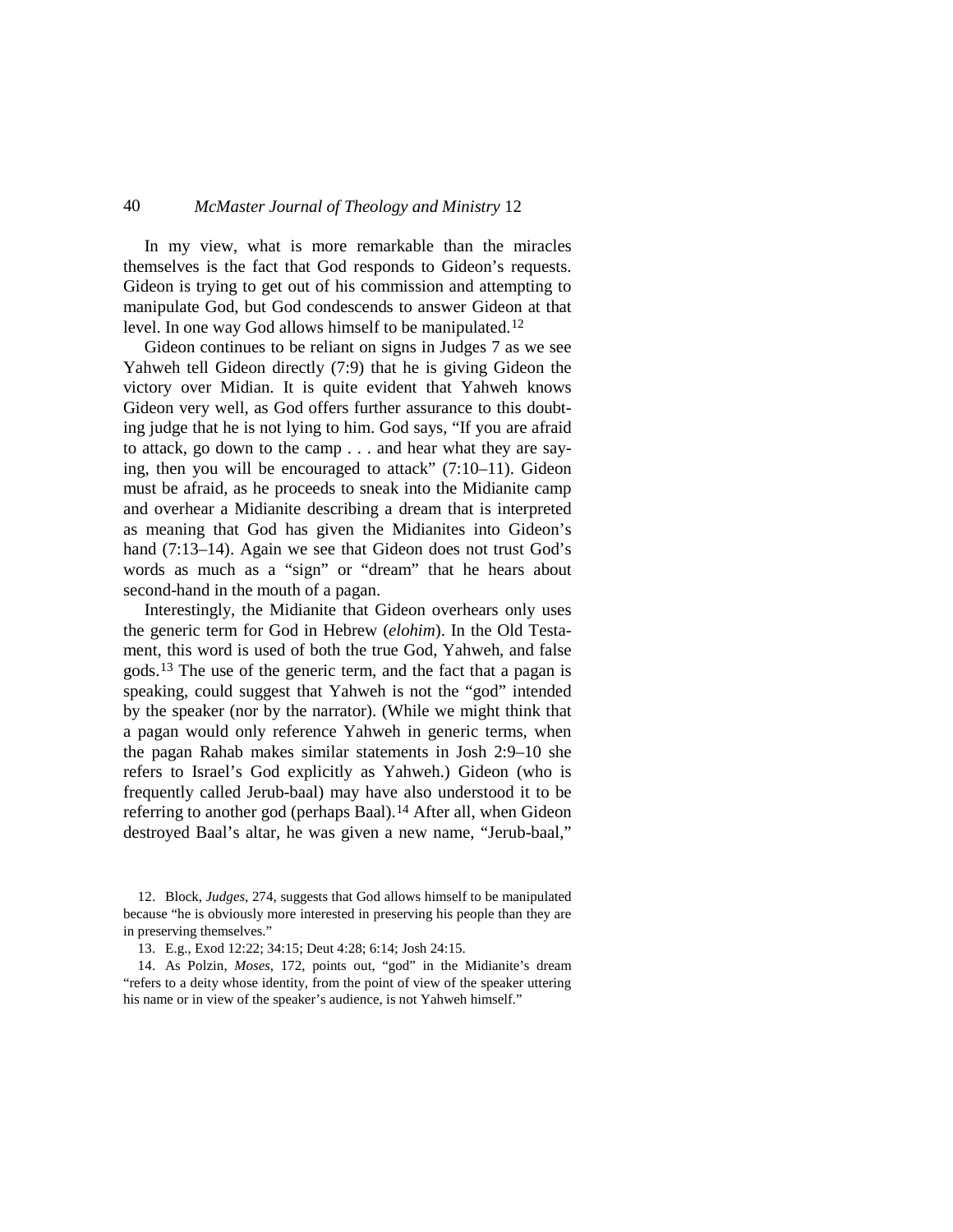and Baal was asked to "contend with him" (6:32).[15](#page-8-1) In Gideon's quasi-pagan perspective, the dream may have indicated that not only has Yahweh promised to deliver Israel, now the "god" referred to by the Midianite has also undertaken to assist Gideon in this endeavor.<sup>[16](#page-8-2)</sup> Only after hearing about the dream does Gideon have enough confidence to actually attack. Unfortunately, this sign means more to Gideon that God's spoken word.

However, before we conclude that God never communicates through signs and dreams, we must acknowledge that *he does just that* in this narrative. Therefore, we cannot to say that God *never* responds to such requests, despite their springing from doubt and a pagan perspective. But in such cases God is not obligated to respond—if and when he does, it is pure grace.

Sadly, at the end of his life, we see the end result of Gideon's reliance on signs. After having experienced such success with signs Gideon moves into pure pagan superstition. After victoriously delivering Israel, Gideon requests that the Israelites give him some gold  $(8:24)$ , which he subsequently uses to create an "ephod" in his home town of Ophrah (8:27). Some have suggested that what is meant here by "ephod" is an idol or image of Yahweh.[17](#page-8-0) However, elsewhere in Scripture ephods are clearly associated with oracles and function as oracular devices.[18](#page-8-3) Given Gideon's earlier success with superstitious guidance and oracles, and the association of ephods with such practices, it seems most likely that Gideon's ephod was intended to function as an oracular device for divining the will of the deity. Those who wanted to divine God's will or get information from the deity would come to Gideon, pay their fee, and get an answer. The narrator notes that Israel *prostituted* themselves to this method (Judg 8:27). That is, they were "unfaithful" towards God by their use of this mechanistic way of divining God's will. This ephod was not that

<span id="page-8-3"></span><span id="page-8-2"></span><span id="page-8-0"></span>17. E.g., Norman, "Gideon," 411. Block, *Judges*, 300, suggests Gideon built an image of Baal, not Yahweh.

18. Cf. 1 Sam 30:7–8; Exod 28:30.

<span id="page-8-1"></span><sup>15.</sup> Polzin, *Moses*, 168, suggests Joash is suggesting "that Baal himself will manifest his own divinity by taking care of" Gideon.

<sup>16.</sup> Polzin, *Moses,* 172.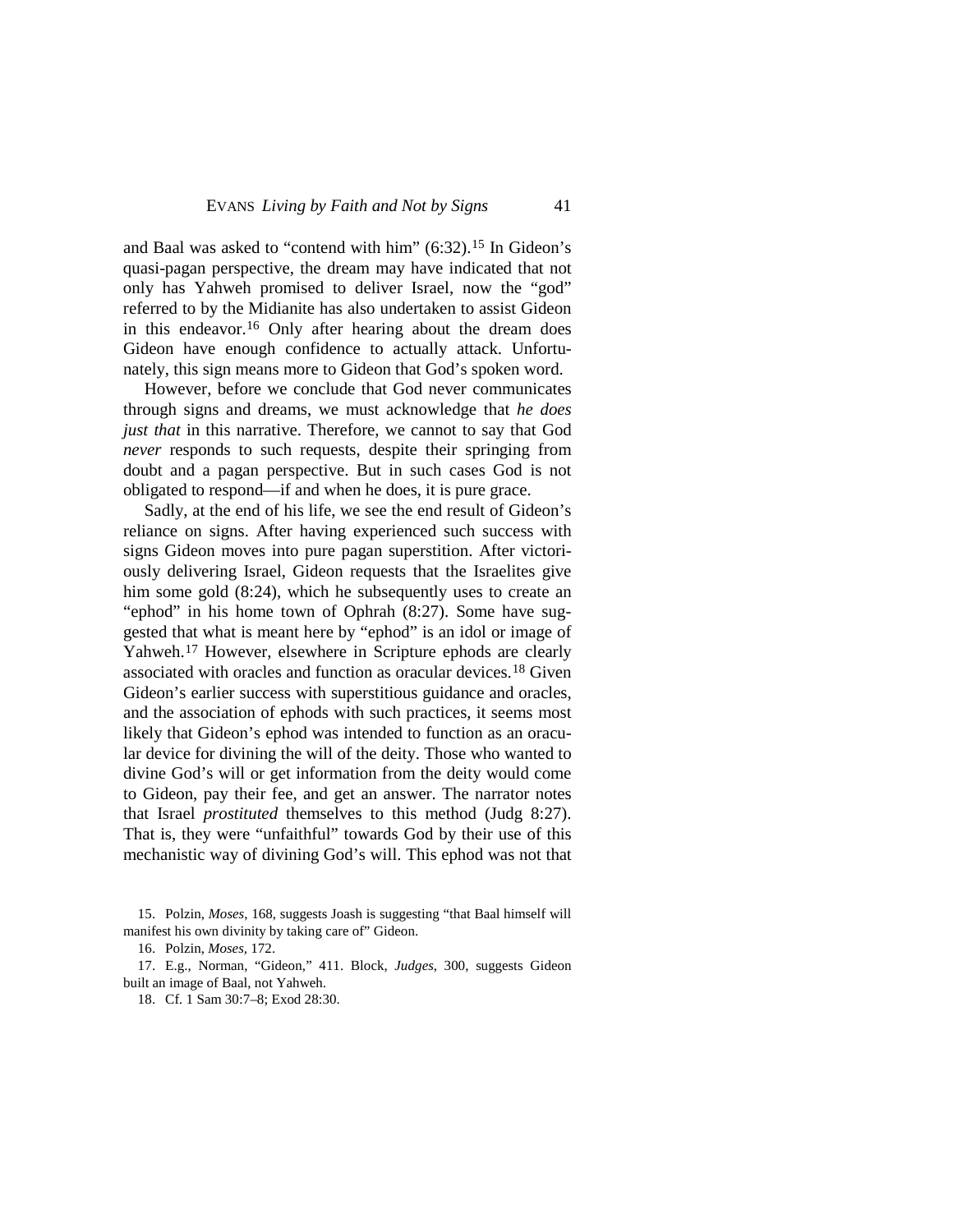of the Israelite high priest but a syncretistic and paganistic use of this ritual object. Sadly, if one could attempt to sum up Gideon's *modus operandi* in Judges, we could say *Gideon lived not by faith but by signs.*

#### *Jephthah*

It is obvious upon reading the book of Judges that the "judges" are hardly pious, virtuous heroes to be emulated in most respects. After the first judge, Othniel, there appears a clear degression in their character. Judges 2:19 nicely sums up the situation in Israel during this time period:

But when the judge died, the people returned to ways even more corrupt than those of their fathers, following other gods and serving and worshiping them. They refused to give up their evil practices and stubborn ways.

Unfortunately, the situation with the judges of Israel is no different. The story of Jephthah is a good example of this degression. When Jephthah is off to battle the Ammonites, in order to ensure his success, he makes a vow to Yahweh.

If you will give the Ammonites into my hand, then whoever comes out of the doors of my house to meet me, when I return victorious from the Ammonites, shall be Yahweh's, and I will sacrifice it as a burnt offering. (Judg 11:30–31)

Often it has been thought that this was a "rash" vow.[19](#page-9-0) That is, Jepthah uttered it in the heat of the moment, and did not realize the possible implications (that it might mean sacrificing a human) and that he only intended to sacrifice an animal. However, both the historical and literary context would militate against this conclusion.

Historically, although ancient Israelite houses contained animals, they were not kept in houses as pets. [20](#page-10-0) As M. Bal has pointed out, in the ancient world animals did not go out to meet

<span id="page-9-0"></span>20. For example, people had dogs but they were not kept in the house and were not pets.

<sup>19.</sup> E.g., Boling, *Judges*, 207; Klein, *Triumph*, 95.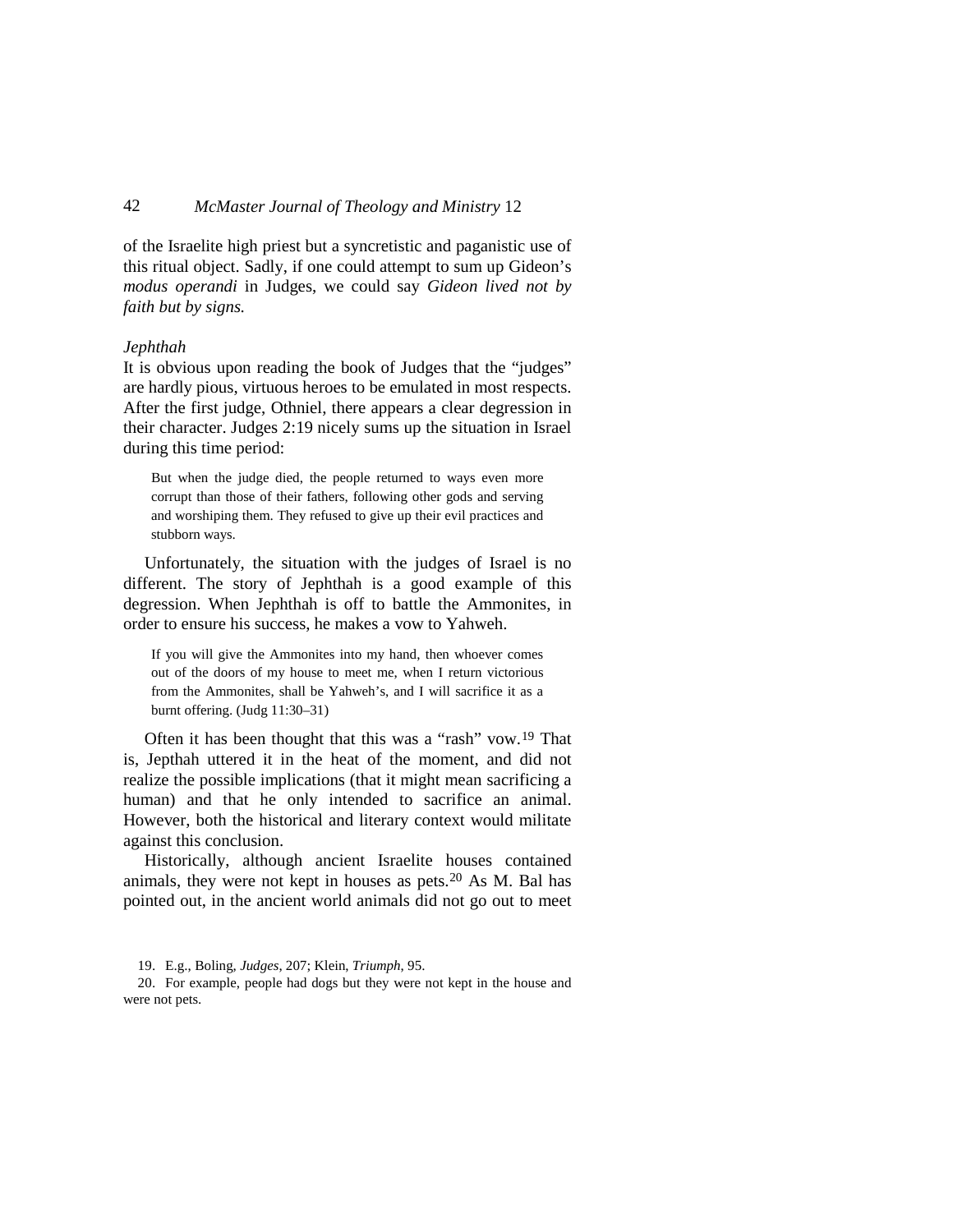victorious warriors.[21](#page-10-1) Therefore it would appear that Jephthah's vow was more calculated than rash and that he actually intended a human sacrifice[.22](#page-10-2) This conclusion is also supported by the literary context, which sets Jephthah's story in the context of Israelite unfaithfulness when they had been worshipping the gods of the Ammonites and Moabites (Judg 10:6). Chemosh, the Moabite god, had children sacrificed to him (2 Kgs 3:27) and Milcom/Molech worship (1 Kgs 11:7) is infamous for its association with human sacrifice (cf. 2 Kgs  $16:3$ ;  $23:10$ ).<sup>23</sup> Therefore, both the historical and literary context make it likely that Jepthah intended to sacrifice a human if he was victorious over the Ammonites. Like Gideon's ephod, Jephthah's vow arose from a syncretistic religious outlook.<sup>[24](#page-10-4)</sup> Jephthah was so determined to achieve victory that he was willing to kill his own child in order to obtain divine guidance and assurances.

The character of Jephthah becomes even clearer in his reaction to his daughter. Judges 11:35 records his response as: "Oh! My daughter! You have made me miserable (lit. brought me low) and you have caused my ruin (lit. you are the one ruining me)." Rather than a heartbroken sorrow, his reaction is accusatory as he blames her for his own actions. In reality, it was Jephthah's own superstition and selfishness that led him to this point. The nature of vows remains the same today as it was in Jephthah's time—vows are usually extremely self-centered. Not much has changed in 3000 years.

To sum up, Jephthah's approach to spiritual guidance was based on a selfish paganistic perspective. His vow was a manipulative attempt to get his own way and ensure his success. It is noteworthy that the "word of God" is absent from the story. The narrator does not tell us of Yahweh's reaction to the vow, nor link God's deliverance to it in any way. Just as Gideon's reliance

- 22. Moore, *Judges*, 299. Block, *Judges,* 367.
- 23. Cf. Mosca, "Child Sacrifice."

<span id="page-10-4"></span><span id="page-10-3"></span><span id="page-10-2"></span><span id="page-10-1"></span><span id="page-10-0"></span>24. Though Block, *Judges*, 367, would see a distinction between the two with Gideon being spiritually immature and Jephthah outrightly pagan. However, Gideon's actions and use of the ephod can hardly be explained as immaturity.

<sup>21.</sup> Bal, *Death*, 45.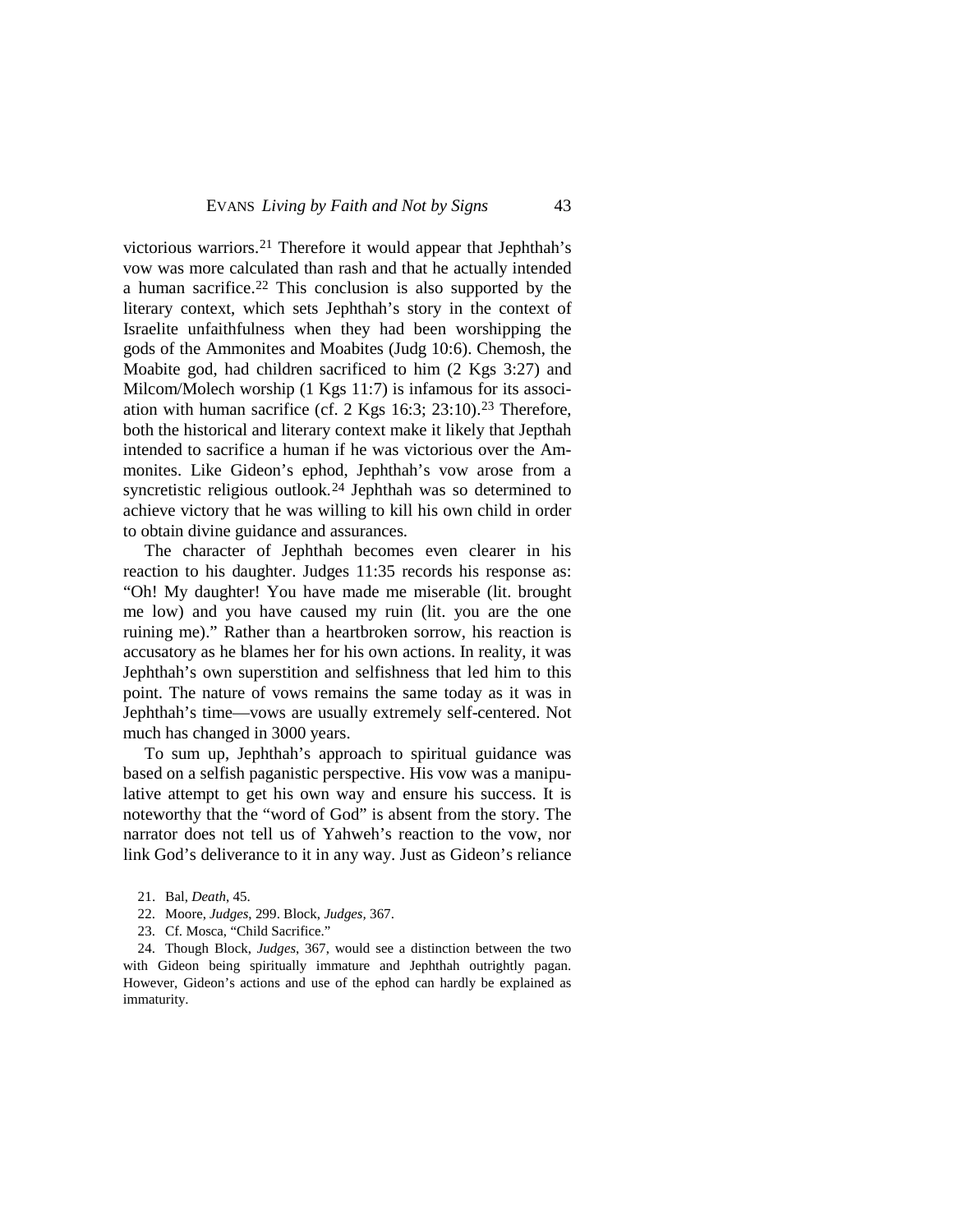on superstitious signs ended up becoming a trap ( $\mathbb{Z}[\nabla]$ ) that ensnared "Gideon and his household" (Judg 8:27), Jephthah's own superstition ensnares his entire family as he sacrifices his only child on the altar of his ambition.[25](#page-11-0) Sadly, Jephthah's case is somewhat typical of a generation of Israelites that lacked spiritual guidance and instead "did what seemed right in their own eyes" (Judg 17:6; 21:25).

#### *Saul*

Concurrent with the tenure of the last judge of Israel (Samuel) we are introduced to Israel's first king, Saul. In a word, Saul is superstitious. Similar to Gideon and Jephthah before him, Saul is obsessed with ritualistic ensurance of signs of success.[26](#page-11-1) Though his reign brings an end to the era of the judges, Saul proves that the superstition that permeated the era of the judges lived on during the regency of the first king of Israel. While the narrator of the book of Judges anticipated a positive change with the rise of the monarchy in Israel (Judg 17:6; 21:25), the story of Saul shows that this rectification still awaited the ascendancy of the Davidic monarchy.

King Saul inclines towards using orthodox Israelite ritual in ways close to sorcery and divination.<sup>[27](#page-11-2)</sup> This aspect of his character is evident even when Saul is initially introduced in 1 Samuel 9, where Saul is seeking out supernatural guidance to aid in the recovery of his father's lost donkeys.<sup>[28](#page-12-0)</sup> While this attempt to gain prophetic insight leads him to Samuel, who will subsequently *anoint* Saul (note that Saul is an anointed one) as leader (*nagid*) over Israel (1 Sam 10:1), Saul's superstitious interests will soon become a trap for him and his household.

Shortly after Saul's ascendancy to the throne, Israel was at war with the Philistines (1 Samuel 13). Things were not going too well and the Philistines were mustering a large army against

<span id="page-11-2"></span><span id="page-11-1"></span><span id="page-11-0"></span>28. Saul believed that such guidance could be bought for a price (1 Sam 9:7).

<sup>25.</sup> Polzin, *Moses,*180.

<sup>26.</sup> Polzin, *Samuel,* 135.

<sup>27.</sup> Ibid.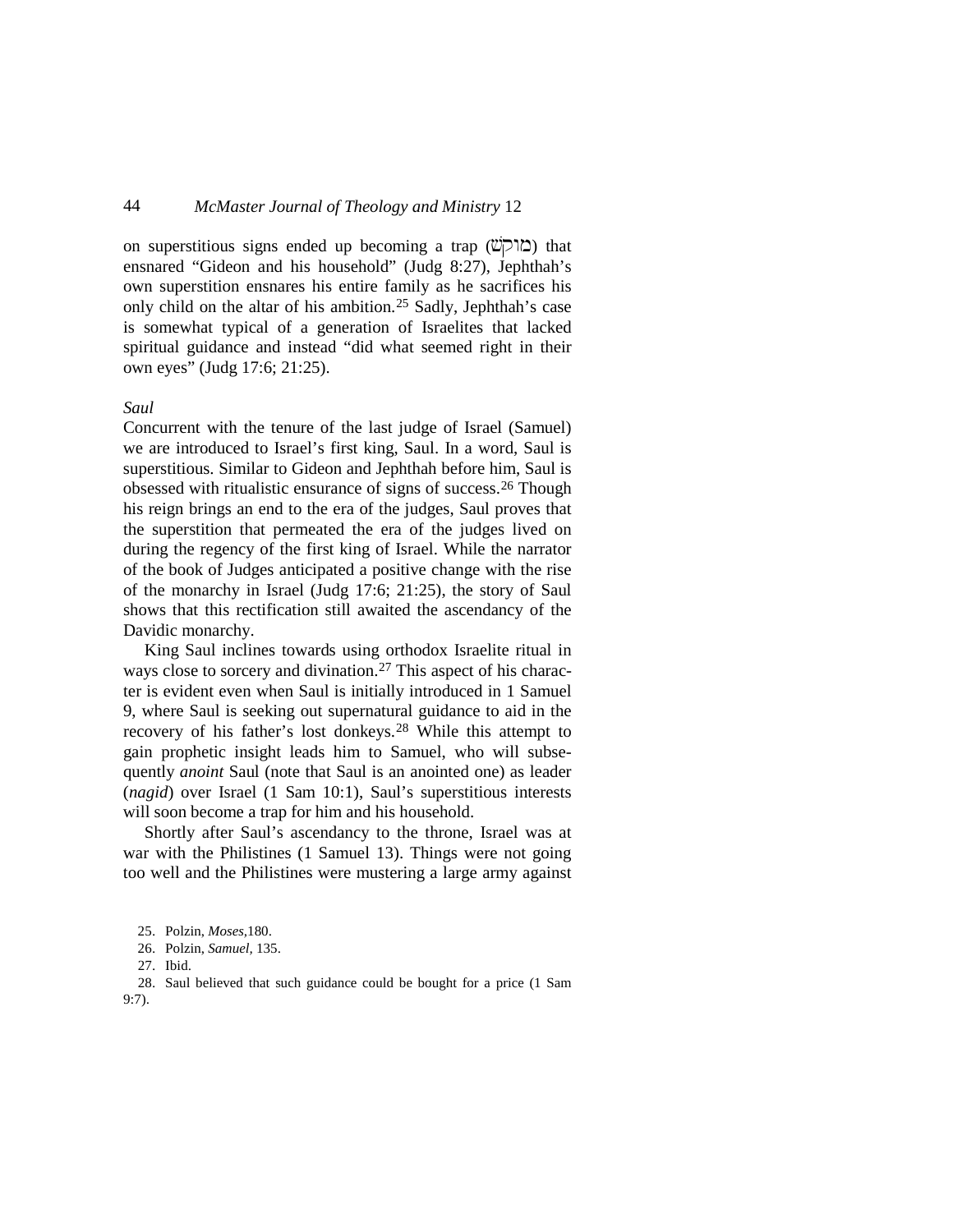Israel (1 Sam 13:5). Some Israelites were abandoning Saul's cause (1 Sam 13:8) and Samuel did not show up at the appointed time to offer the pre-battle sacrifices (1 Sam 13:8). Saul was faced with a difficult decision. Given the aggression of the Philistines (1 Sam 13:5), military engagement was imminent and inevitable. Saul could not continue to wait for the tardy Samuel. Saul could either lead his troops into battle without the good luck that the offering of ritualistic sacrifices would bring, or go ahead and offer the sacrifices himself before engaging the Philistines. Again we see the superstitious character of Saul come to the fore as he takes matters into his own hands and chooses to offer the sacrifice. It is clear that Saul thinks he has to offer a sacrifice in order to succeed (1 Sam 13:12). Of course, Samuel finally arrives and chides him for not obeying the Lord's command (13:14), but significantly for our purposes here, we are given another glimpse into Saul's superstitious ways.

In the next chapter, as the Philistine threat persists, we see Saul waiting with his army at the outskirts of Gibeah (1 Sam 14:2), while (unbeknownst to Saul) his son, Jonathan, spearheads an assault against the enemy. At this point it is significant to note that Saul is accompanied by the priest.<sup>[29](#page-12-1)</sup> What is more, this priest is explicitly said to have an ephod with him (1 Sam 14:3). As is well known, one of the hallmarks of Hebrew biblical narrators is their economy of expression and the high value placed on conciseness.[30](#page-13-0) Rarely does a biblical narrator give long descriptions of places, persons, or background. Given this reality, when such descriptions are given, their import is underscored. In this instance it is highly significant that we are explicitly told that the priest had the ephod with him. Once again, we see superstitious Saul ensuring that he has ready access to ritualistic guidance. Ironically, despite the presence of this religious expert, we are told "no one was aware Jonathan had gone" (1 Sam 14:3). Apparently there was no unique or prophetic insight present in this group.

<span id="page-12-1"></span><span id="page-12-0"></span><sup>29.</sup> It is noteworthy that this priest is said to be from the Elide house as that line was prophetically condemned in 1 Sam 2:27–36.

<sup>30.</sup> Alter, *Art of Biblical Narrative*, 114–30.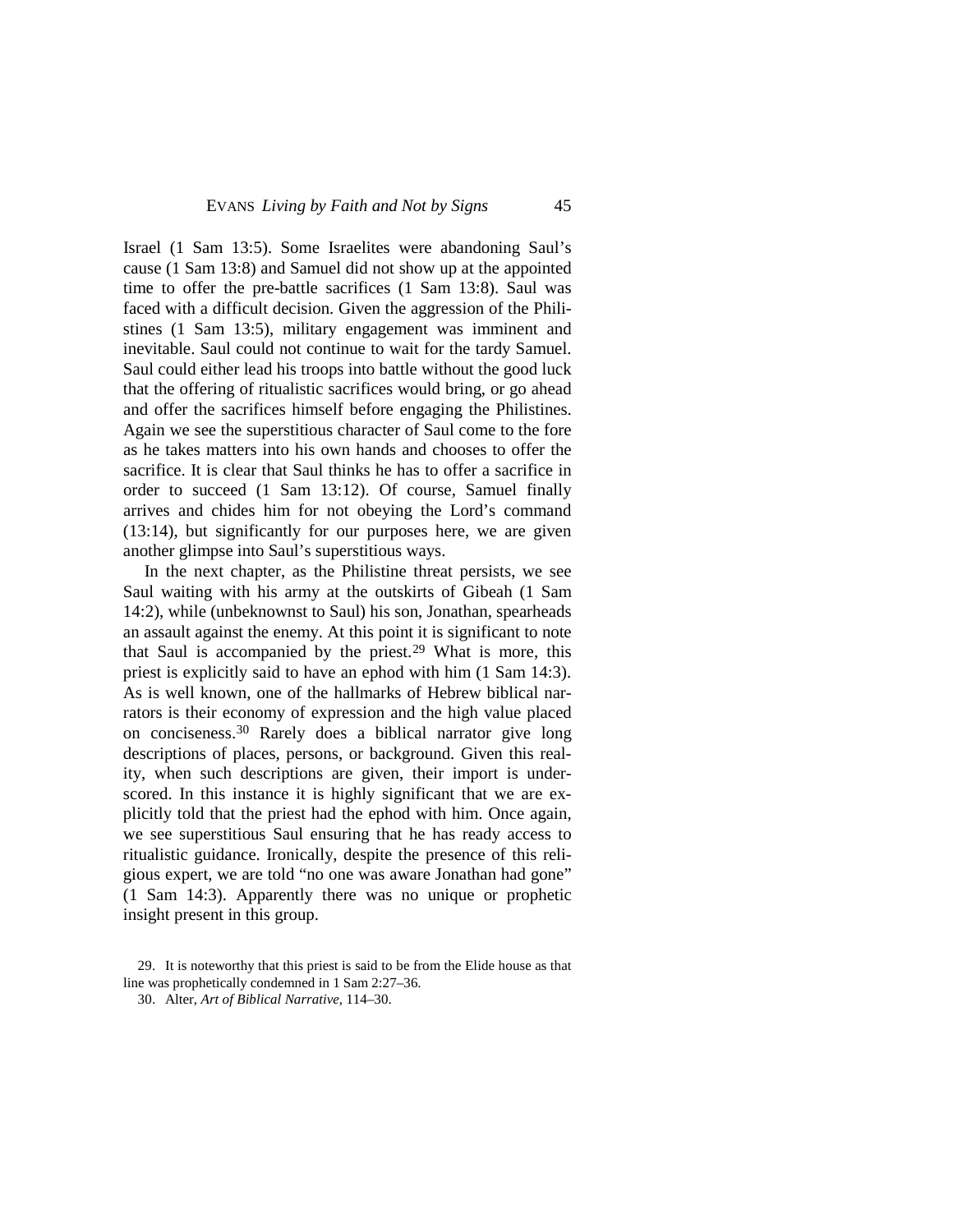As mentioned, while Saul and his militia waited near Gibeah, Jonathan moved in on the Philistines. Interestingly, the superstitious nature of Jonathan is seen here as he also acts in accordance with a self-proclaimed "sign" (1 Sam 14:10), which seems to work out for him.[31](#page-13-1) Perhaps Jonathan's superstition is due to his father's influence, but the motivation appears different than Saul's. First, he prefaces his sign with a faith statement that "perhaps Yahweh will act for us" and "nothing can hinder Yahweh from saving by many or by few" (1 Sam 14:6). Second, his sign does not appear to be set up towards selfish ends that would help him to avoid his duty or avoid taking risks. In fact, Jonathan's requested sign appears weighted towards his engaging the enemy in battle. Jonathan decides that when he reveals himself to the enemy, if they say, "come up here and fight" it is a sign he will succeed, but if they say, "stay there until we come down to fight you" it is a sign he should not engage the Philistines because he will not succeed. It seems to me that an army sitting on top of a hill would rather have the fight come up to them (where they are stationed and have the high ground), than choose to come down-hill to attack. So Jonathan's sign is not too difficult a sign. As mentioned above, usually the difficulty of the requested sign is in direct proportion to how much a person wants to avoid doing something. Here Jonathan is willing to go fight the enemy (if God will help him) and he makes the most likely reaction of the Philistines the sign that he should fight. As well, as Polzin writes, "Jonathan's procedure is less dogmatic [than Saul's]: he prefaces it with a 'perhaps' . . . and understands from the start that [the sign] may not be given."[32](#page-14-0) Contrarily, Saul *demands* signs and is paralyzed from action until he obtains one.

Following Jonathan's assault on the Philistines, God sends a panic into the Philistine camp (14:15) and begins to deliver the Philistines into Israel's hands. When Saul sees what is happening

<span id="page-13-0"></span>32. Ibid.

<span id="page-13-1"></span><sup>31.</sup> Polzin, *Samuel*, 134, contrasts Jonathan's and Saul's rituals of inquiry in 1 Samuel 14 and concludes that Jonathan's ritual only "hoped" for a sign and did not attempt to coerce God into giving one, while Saul's does exactly that as "Saul forces an answer by lot when none is initially given through sacred inquiry."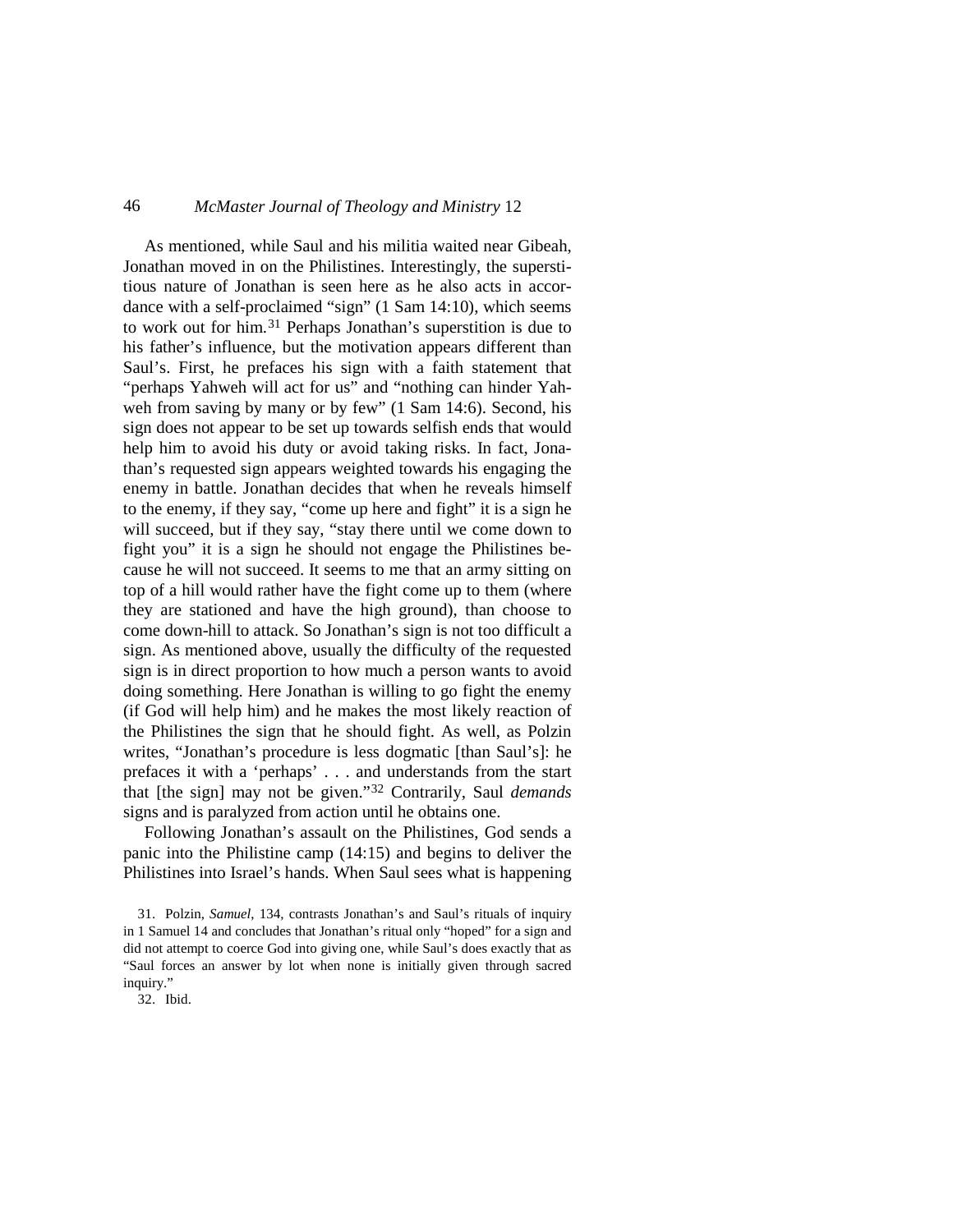he still does not act! (1 Sam 14:16, 18). *Saul will not participate in God's deliverance until he gets ritualistic guidance.* Instead Saul first says, "Bring the ark<sup>[33](#page-14-1)</sup> of God!" (v. 18)—which, at the very least, can be seen as a good luck charm (from Saul's perspective). Then he begins talking to the priest. Given the description of the priest as the one with the ephod, Saul was clearly trying to obtain an oracle. As the oracular process proceeded, the tumult in the Philistine camp increased to the point that it could no longer be ignored. The fact that God was giving the Philistines into their hands finally became so obvious that even superstitious Saul could not hold out any longer. Finally, even without ritual confirmation, Saul chooses to join in the deliverance that God is bringing and orders the attack on the Philistines. In order to do this, he is forced to interrupt the oracular procedure he has initiated.[34](#page-14-2) When Saul and the Israelites finally engage their enemy, they find the Philistines in confusion and killing each other (1 Sam 14:20).[35](#page-15-0)

However, this is not good enough for Saul. Despite the Godgiven panic in the camp and the fact that Philistines are killing each other, Saul still needs some ritualistic ensurance of success in battle, so he utters an oath over the people.

Saul bound the people under an oath, saying, "Cursed be any man who eats food before evening comes, before I have avenged myself on my enemies!" (14:24)

The self-centered nature of the vow is worth noting: "avenge *myself*, on *my* enemies." As noted above, this type of vow is

<span id="page-14-1"></span>33. Interestingly, the LXX reads "bring the ephod" (Προσάγαγε το  $\varepsilon \phi$ e $\delta$ ) instead of "bring  $(\overline{\psi}^{\prime\prime}\overline{\psi})$  the Ark" at this point in 1 Sam 14:18. This also parallels David's request to the priest (הֵגְיֹשָׁה הַאֲפּוֹה) to "bring the ephod" right before inquiring of the Lord in 1 Sam 23:9. Thus it is possible that the LXX reflects the original reading.

<span id="page-14-2"></span>34. Ordering the priest to "withdraw his hand" (1 Sam 14:19). Tsumura, *Samuel*, 366, suggests this meant for the priest to withdraw his hand from the ephod.

<span id="page-14-0"></span>35. While the Hebrew may be a bit ambiguous here (note NRSV's translation "every sword was against the other") the context seems to make it clear that it is the Philistines who are killing each other and are in confusion. So Tsumura, *Samuel*, 367.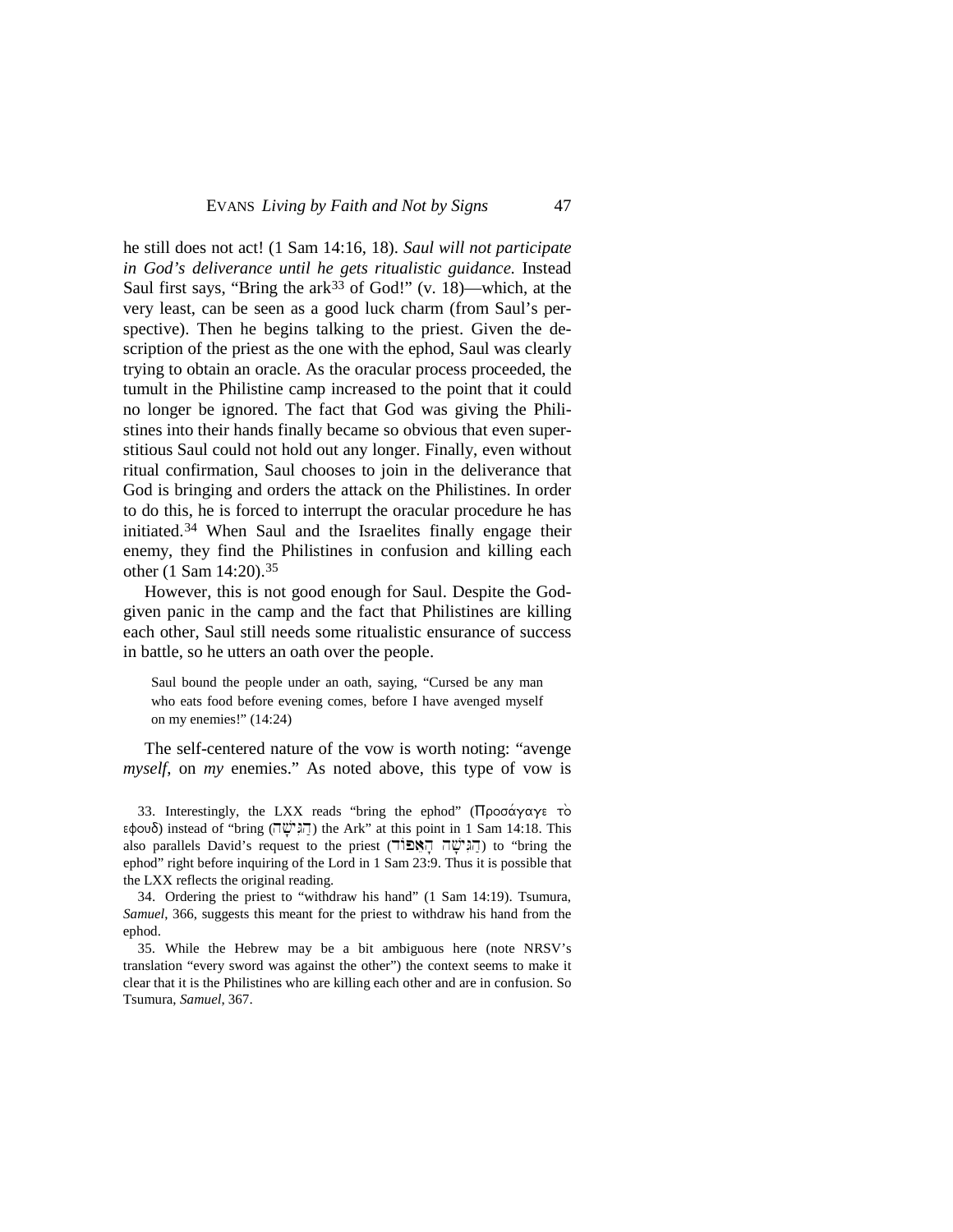usually quite self-centered. The superstitious nature of the vow is obvious, as is the contrary-to-good-sense nature of the vow. Forbidding your troops sustenance in the midst of a long battle in order to ensure success is foolhardy. Naturally, his army gets weak.

His son, Jonathan (unaware of the vow), eats some honey that he finds on the way (14:27) and then finally, due to their extreme hunger, the Israelite troops (though aware of the vow) end up eating meat with the blood still in it (14:32). Saul is culticly astute enough to know that eating the meat with the blood is sinful (1 Sam 14:34) so he arranges a place for them to properly slaughter their meat and even builds an altar to Yahweh (1 Sam 14:35). Again, in keeping with his character, Saul attempts to deal with his problems through the use of ritual.

Saul decides to continue the attack on the Philistines and the people concur (14:36). The priest demands of the king that they first inquire of Yahweh (14:36). However, this advice from the priest (an "anointed one") actually makes things worse as Saul inquires of Yahweh but does not receive an answer (14:37). Saul extrapolates that this lack of answering must be due to sin, so he proceeds to draw lots—to demand a "sign" to help them find the "sinner." Keeping in mind the context, Saul already knows that the people have sinned against Yahweh (14:34) by eating the blood. Also, he must realize that this unfortunate situation has been created by the rash vow he imposed on his people. What does Saul need to know? Why does he need further ritual confirmation regarding who has sinned?

In reality, the casting of lots backfired, as Jonathan was chosen. We have already noted the guilt of the people. Saul himself was clearly guilty through his refusal to wait for Samuel and his choice to offer the sacrifices himself. Jonathan was the least guilty of all but was chosen by lot.<sup>[36](#page-16-0)</sup> First, Jonathan did not

<span id="page-15-0"></span><sup>36.</sup> As Polzin, *Samuel*, 138, notes, "The lot results in the least guilty of all sides having been taken and the more guilty having escaped." It is clear that the ritual here involved the use of Urim and Thumim. The MT reads "give Thamim" (14:41) but the LXX reflects the original text, which requests Urim and Thumim. Cf. Toeg, "Textual Note," 493–98. So McCarter, *Samuel,* 247.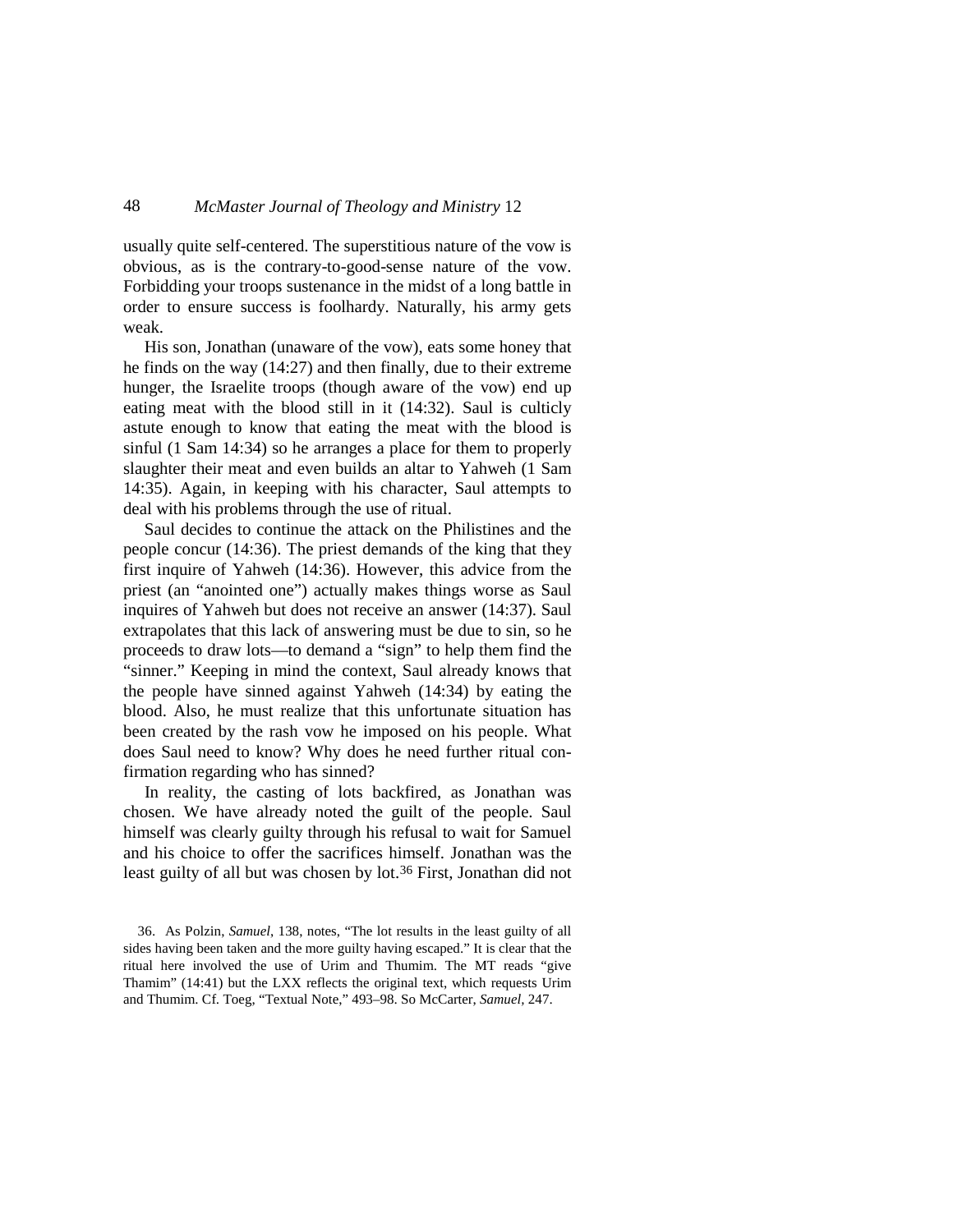know of the oath (14:27) when he ate the honey. Second, Jonathan did not eat of the spoil with the blood in it, as did the people. Third, it was Jonathan who spearheaded the assault on the Philistines and through whom God was bringing his people victory.

The superstitious nature of Saul is further underscored in his response to Jonathan's being implicated by lot. Saul uttered another oath, this time, swearing that Jonathan would die for tasting the honey (14:44). Rather than showing remorse of any kind (even a selfish remorse like we saw in Jephthah) Saul appeared happy to execute his son and uttered a self-imprecation should he fail to do it. Luckily for Jonathan, the people stood up for him (and "ransomed" him 1 Sam 14:45).

It is significant for our purposes in this essay that the sign (the lots) appeared clear, but was clearly wrong. This is a perfect illustration of the problem with signs. I have experienced such problems with signs in my own life. Some time after applying to McMaster Divinity College, I earnestly prayed that if I was not going to get the position that God would soon give me some indication. (The impetus for the prayer was the difficulty of containing the excitement over the possibility of taking the job and moving.) Shortly after that prayer I heard fairly definitively through "the grapevine" that McMaster Divinity College was looking to hire a scholar who was further along in their career than I was. I took this as an answer to prayer and a clear sign that God was *not* calling me to McMaster Divinity College.

<span id="page-16-0"></span>As the tragic story of Saul continues, in 1 Samuel 15 we find Saul under divine orders to wipe out the Amalekites and not spare anyone (15:3). However, Saul fails to implement the ban and spares the best of the animals. The rationale for this disobedience is clear—the animals will be better put to use as sacrifices (1 Sam 15:15) than merely killed in battle. Clearly Saul believes that sacrifice trumps obedience. After all, ritual is the most important thing. It is best to appease the deity with sacrifices. When God informs Samuel of what Saul has done, he confronts these skewed values head on: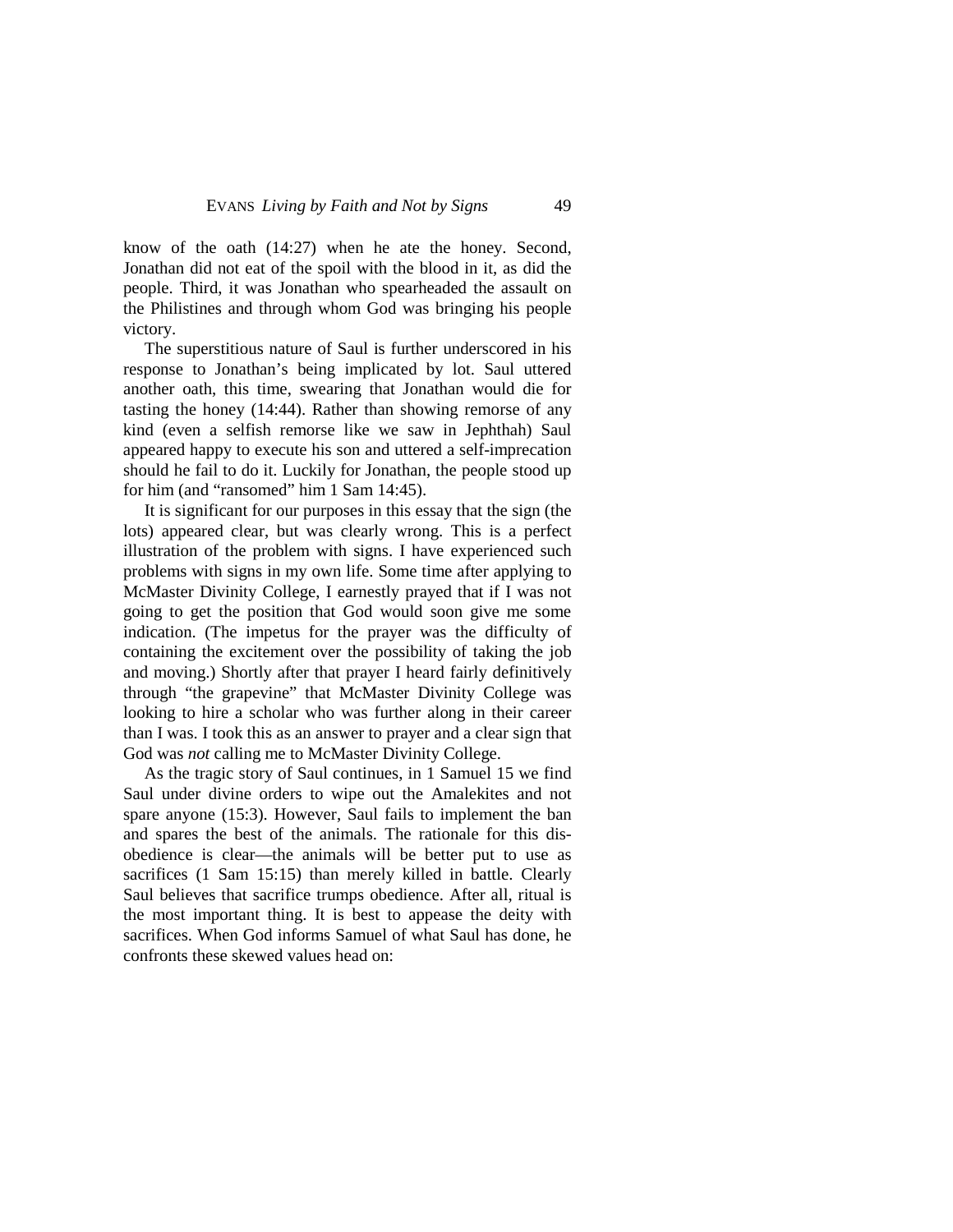And Samuel said, "Surely, to obey is better than sacrifice, and to heed than the fat of rams. For rebellion is *the sin of divination*, and stubborn insistence is iniquity and *idolatry*. (1 Sam 15:22–23)

*Rebellion is "the sin of divination/witchcraft" and stubbornness is "idolatry."* It is no accident that Saul's rebellion and stubbornness are likened to divination and idolatry. Saul's gradual descent into divination and witchcraft is clearly seen as his narrative progresses. From his initial attempt to inquire from the man of God regarding his father's donkeys, to his oath of fasting, his frustrated efforts to inquire of Yahweh, his casting of lots to seize the sinner, his willingness to perform ritual rather than obey, to his oath to kill Jonathan, we see how Saul moved towards using orthodox Israelite practices in divinizing ways.[37](#page-17-0) This progression is reminiscent of Gideon who initially made divinatory-like requests of God and ended up creating an ephod for himself that he could use for divination. Both men were obsessed with gaining divine insight that would ensure the success of their endeavors.

What is ironic about Saul's progression is that as he leans towards divinatory practices, Yahweh refuses to answer him.<sup>[38](#page-18-0)</sup> This culminates in 1 Sam 28:6 where we read: "Saul inquired of Yahweh, Yahweh did not answer him, not by dreams, or by Urim, or by prophets." The occasion for Saul's inquiring in this chapter is once again war with the Philistines. Saul is afraid (1 Sam 28:5) and he wants to ensure his success through obtaining a divine oracle or some other ritualistic sign. Despite his previously expelling the mediums and spiritists from Israel (1 Sam 28:3), Saul is so desperate for some superstitious reassurance that he decides to consult a medium in Endor. Saul has gone *all the way* this time. He has gone from using proper Israelite institutions as divinatory aids to now actually employing witchcraft. Furthermore, after the séance is completed the narrator tells us that Saul has also been fasting (1 Sam 28:20) which was a further attempt by Saul to obtain some divine favor

<span id="page-17-0"></span>37. Polzin, *Samuel*, 218.

38. Ibid.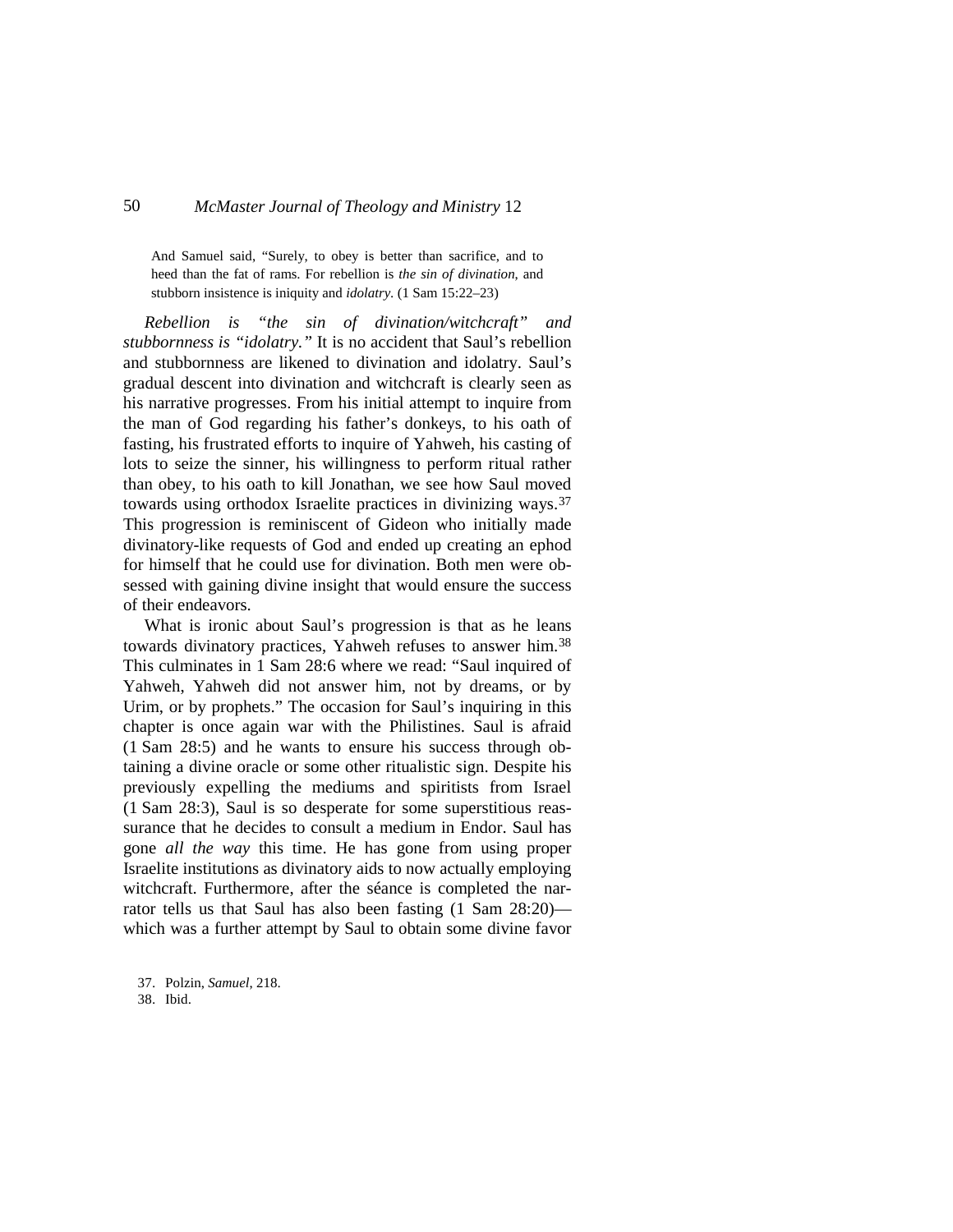or sign.[39](#page-18-1) Saul was at rock bottom. God was not answering him, he was fasting in an attempt to obtain divine guidance and now he consults a medium, who conjures up Samuel.

At this point we might ask, what did Saul want to know? It is evident that these attempts at divination were not a search for knowledge as much as they were an attempt to get his own way. When Samuel appeared in the séance he only reiterated what he had already told Saul: "Yahweh has done for himself as he spoke through me: Yahweh has torn the kingship out of your hands" (1 Sam 28:17). Saul already knew the answer—he just didn't like it. He was trying to change the divine will and get his own way. Similarly, Gideon had already heard the word of God clearly but then required more signs. Like Gideon, his obsession with signs became a trap for his whole family, just as Samuel's post-mortem apparition declared that both Saul and his family would die that day at the hands of the Philistines (1 Sam 28:19).

Again, not much has changed through the ages. Sometimes our praying can amount to something like: "Lord bless *my* plans —but don't change them (as I know my plans are right before I even come to pray to you).["40](#page-19-0) When we pray "show me your will" do we mean it? Or do we just want God to ease our conscience about something and are asking that God's will become like ours? The error in this approach is the *difference between God being God and our trying to use God as a diviner.* Similarly, we may pray about something but do not want God to take over the matter but instead pray all around it—dodging the issue.[41](#page-19-1) Such prayer is actually a refusal to submit to God.

#### *The Sin of Divination and Idols*

This takes us back to Samuel's statement to Saul in 1 Sam 15:23. How is rebellion like divination/witchcraft  $(D\nabla)$  and stubborn

<span id="page-18-1"></span><sup>39.</sup> Saul evidently thought that fasting was one way of ensuring success. That would explain his oath of fasting put on his troops and his fasting in 1 Samuel 28 in the face of Philistine aggression.

<sup>40.</sup> Anderson, "Will of God," 97.

<span id="page-18-0"></span><sup>41.</sup> Ibid.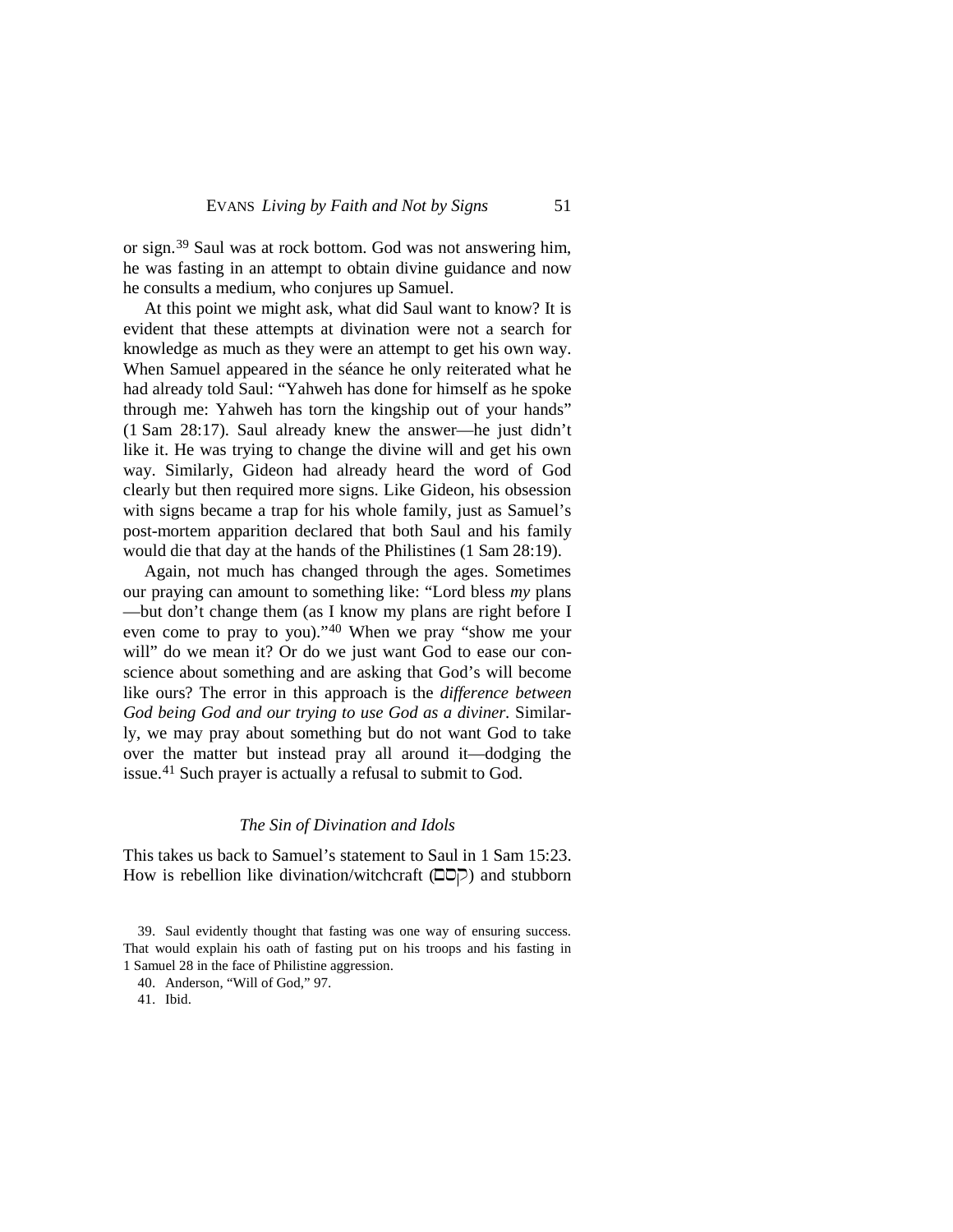$i$ ותרפים)? First, divination desires an independence not a submission. Therefore, it is rebellion against God. Mosaic law forbids mediums, wizards, and those who consult the dead (Deut 18:11; Lev 19:31; 20:6, 27). However, the fact that the matter had to be condemned is evidence that these arts were practiced in both Canaan and ancient Israel. Besides its being a blatantly false religion, the art of mediums and spiritists was condemned because it attempted to circumvent Yahweh himself by seeking from other spirits what only Yahweh can legitimately provide. Due to their role in divination, the rituals of both mediums and spiritists were actually in direct opposition to official religion. From a biblical point of view, God's freedom does not allow for divination. Saul's emphasis on ritualistic reassurance and his demand for signs showed his rebellion. Even today, a person wants divination when they do not want to submit to God's will. On the other hand, if rebellion is witchcraft, submission is faith in God. When we submit to God we put our faith in him and do not attempt to retain control for ourselves.

This brings us to the second half of Samuel's statement. How is stubborn insistence like idolatry? The Hebrew word I have translated "stubborn insistence" used here is  $\exists \Sigma \exists \exists$ , the root of which is found only seven times in the Old Testament.<sup>[42](#page-20-0)</sup> Besides in our passage here, in each of these other appearances of the word "NI" means "to pressure" "to insist, persuade, or urge." It pairs well with the sin of rebellion. Rebellion will not submit to God and "stubborn insistence" demands its own way of God. That is, it attempts to force or manipulate God. That is why this sin is likened to idolatry. Attempting to manipulate or use God is treating God like an idol. Idols are well taken care of (dressed in expensive garments, offered sacrifices, have temples built for them, etc.) in the hopes that the god will take care of those who contributed to the care of the image. Saul attempted to force his will on God through his use of ritual. As noted above, prioritizing ritual over obedience evinces profoundly skewed values. In a way this is worshipping the ritual rather than the Creator.

<span id="page-19-1"></span><span id="page-19-0"></span>42. Gen 19:3, 9; 33:11; Judg 19:7; 1 Sam 15:23; 2 Kgs 2:17; 5:16.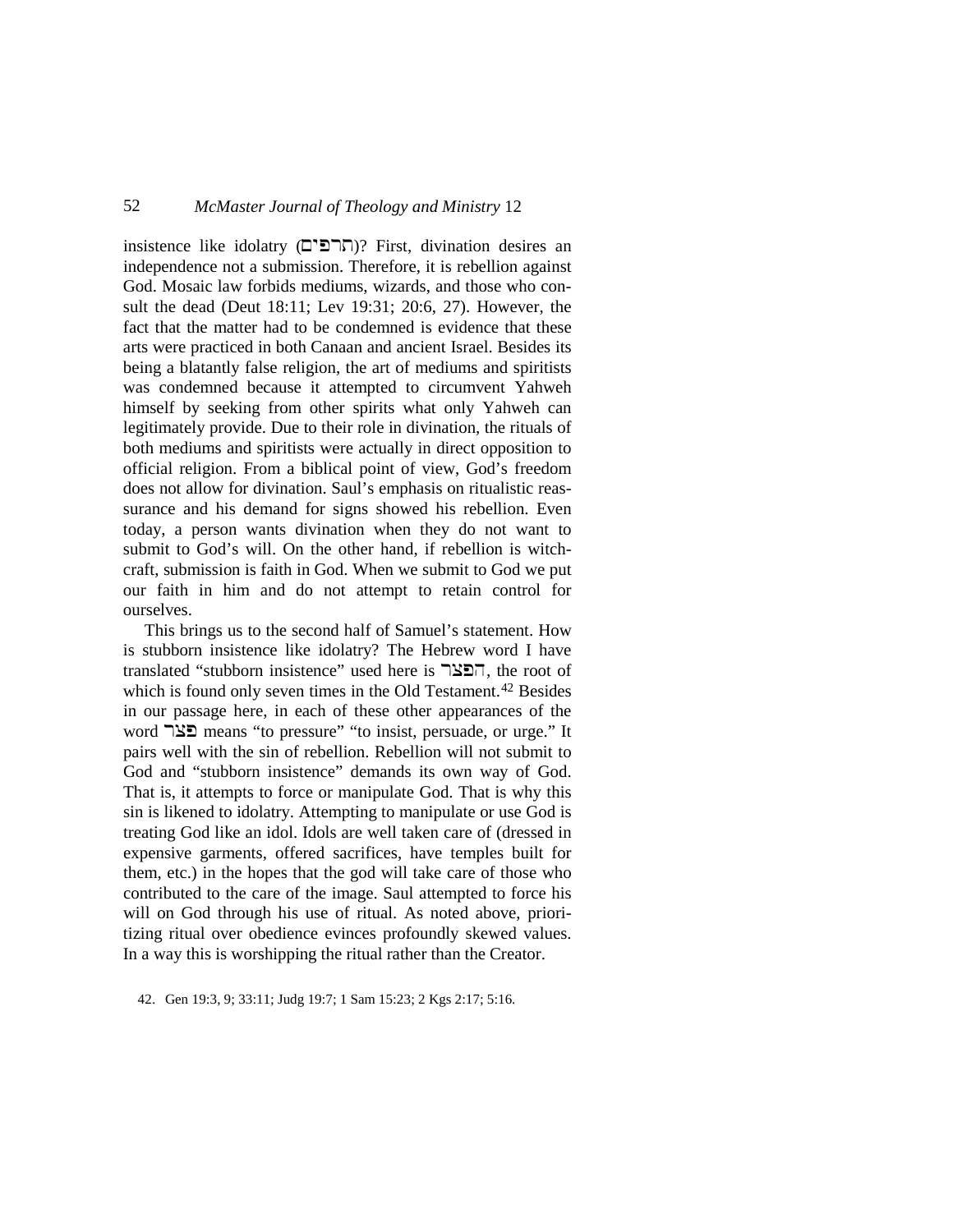Biblical law is diametrically opposed to idol worship. The first three of the Ten Commandments (Exod 20:3–7) are a guard against idolatry and the manipulation of Yahweh.

- 1. You shall have no other gods before me.
- 2. You shall not make for yourself a sculptured image
- 3. You shall not make wrongful use of the name of Yahweh your God

The Bible shows throughout that God cannot be manipulated. However, these commands forbid people to attempt to manipulate God. As Walter Brueggemann writes,

An imageless quality is Yahweh's distinguishing characteristic . . . we may see in the prohibition of images an assertion of the unfettered character of Yahweh, who will not be captured, contained, assigned or managed by anyone or anything for any purpose.<sup>[43](#page-20-1)</sup>

At the heart of idolatry and divination is a refusal to submit to God and a rebellious attempt to manipulate him or conform him to our own wills. Not that this is always clear in the mind of the idolater. In outward appearances (and possibly in his own duplicit evaluation of himself) Saul was a practicing Yahwist. This can be seen in his use of orthodox Israelite rituals, and his having expelled mediums and spiritists from Israel. As Tsumura writes, "Saul's action of driving these pagan practices out of the land indicates that he remains a faithful Yahwist, at least on the surface."[44](#page-21-0) While on the surface Saul was orthodox, underneath he was bent towards idolatry and divination.

#### *Application*

The problems of the Judges and of Saul's failures are not just historical artifacts but are very relevant today.[45](#page-21-1) The besetting sin in the era of the judges was syncretism. Rather than finishing the conquest of the Canaanites, the book of Judges shows how the Israelites became increasingly "canaanized.["46](#page-21-2) The Israelites

- <span id="page-20-1"></span>43. Brueggemann, *Theology*, 184–85.
- 44. Tsumura, *Samuel*, 619.
- 45. Cf. 1 Cor 10:6, 11.
- <span id="page-20-0"></span>46. Block, *Judges*, 58–59.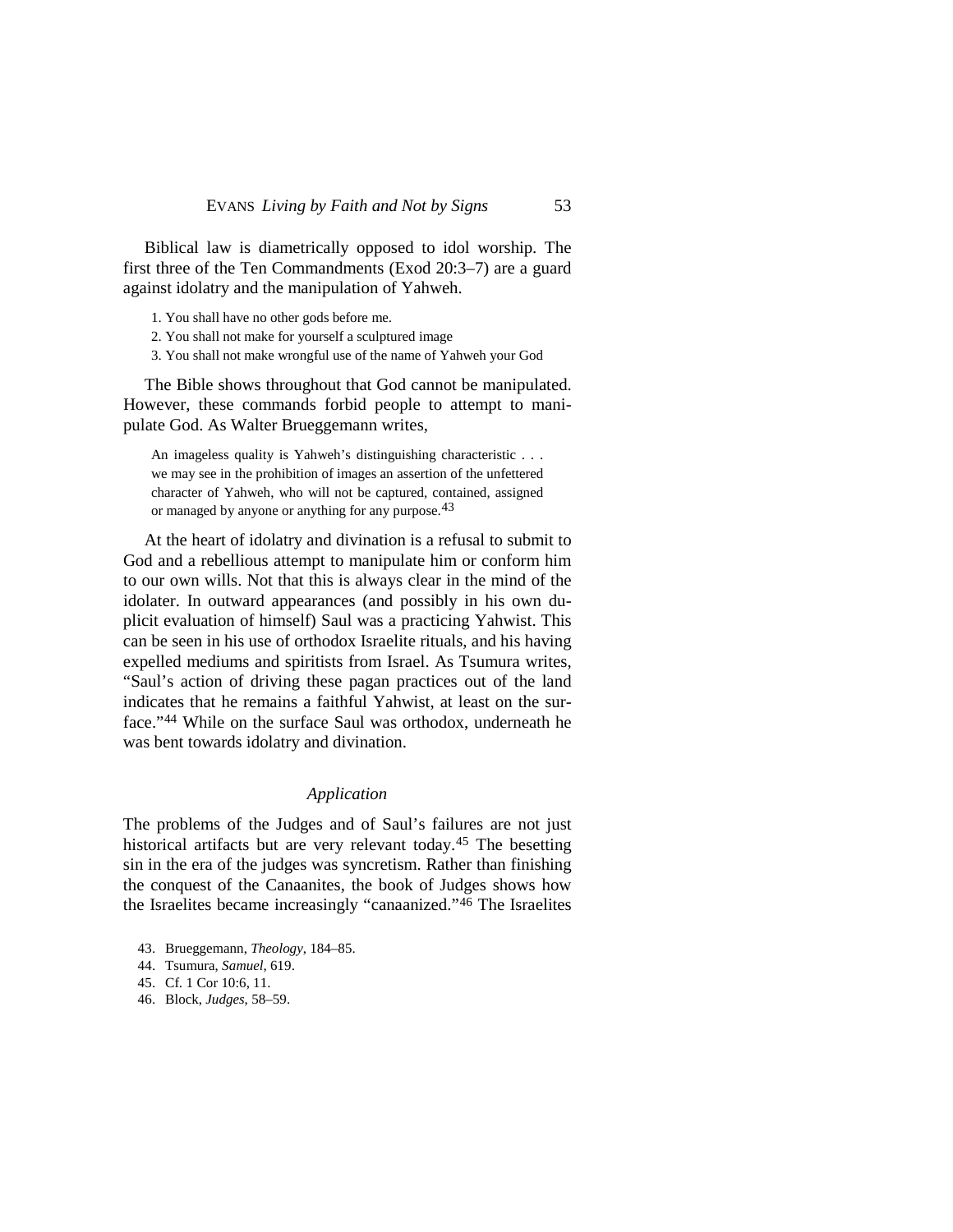were being conformed more and more to Canaanite culture. They mixed orthodox Yahwism with pagan practices. They worshipped Yahweh alongside of other gods. Today the church suffers from a syncretistic problem as Christians are often being conformed to the wider culture. This is not to say that Christians are being secularized. On the contrary, our culture is quite interested in spirituality. This is evidenced in the rise of metaphysical cults, the occult, the New Age movement, etc. Even in the "secular" West, we Westerners do want to tap into the supernatural, especially if it will bring power or security into our lives.[47](#page-21-3) To greater or lesser degrees, parts of our culture can be quite superstitious. *It is not just Christians who look for signs.* Many non-Christians "do not believe in coincidences." The danger is that if we Christians rely on methods like signs or vows to discern God's will and we downplay the importance of biblical content, our "faith" actually degenerates into superstition and magic. The idea that "supernatural" signs are needed actually reflects a pagan spirituality quite similar to that of Gideon's day.[48](#page-22-0)

Saul's use of orthodox practices in divinatory ways is also relevant for the church today.<sup>[49](#page-22-1)</sup> Christians can attempt to use orthodox means toward divinatory ends as well.

<span id="page-21-3"></span>47. Armstrong, "Spiritual Power," 71, suggested that modern culture is actually "moving into hyper-spirituality," which Westerners are interested in if "it will bring power into their lives so that they can enjoy a better lifestyle."

48. However, it also evinces a secular worldview. Rather than seeing the gift of rational thought, our own minds, free will, and the ability to choose, etc. as the realm of God's gifting and/or influence, we see ourselves as completely secular except in cases of special "divine intervention" through signs etc.

<span id="page-21-2"></span><span id="page-21-1"></span><span id="page-21-0"></span>49. Polzin has pointed out that Saul's use of prophecy is critiqued in 1 Samuel as manipulative and improper for a king. While prophets are obviously ordained by God, Saul attempts to use them toward his own ends. Saul seeks out prophets and actively inquires of them. Conversely, whenever a prophet speaks to David, he has rarely taken the initiative. E.g., David passively waits in his stronghold, saying, "I will wait until I find out what God will do for me" (1 Sam 22:3)—i.e., until the prophet Gad tells him what to do (22:5). That is, it is God who seeks David out. In fact, the only time David is described as approaching a prophet for help is in 2 Sam 7:2 and he is rewarded with incorrect advice (2 Sam 7:3). As Polzin, *Samuel*, 184, sums up, "for the Deuteronomist, God appropriately takes the initiative with prophets, but humans should not." It would appear that the Bible opposes the divinatory use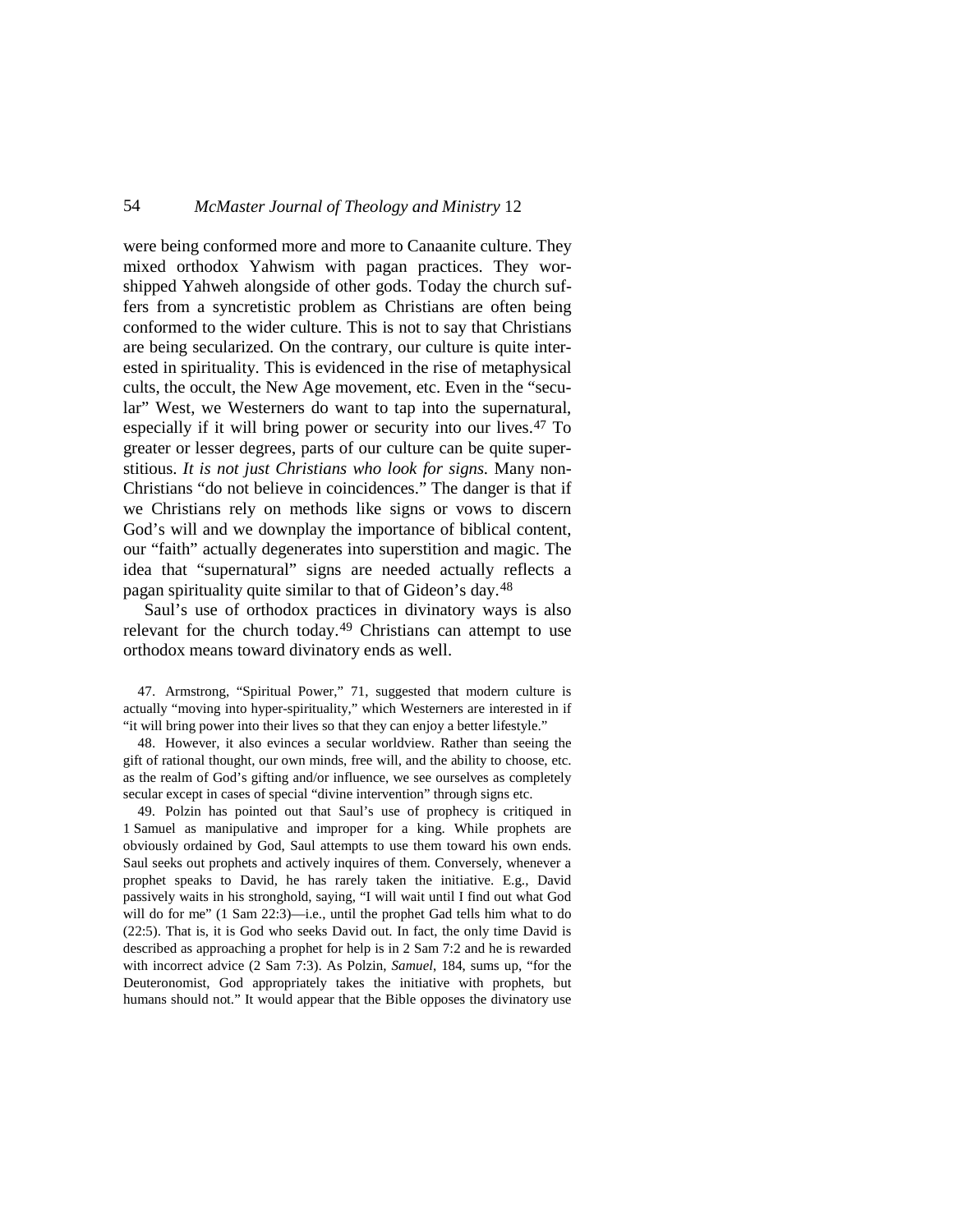The popular book *Experiencing God* by Blackaby and King[50](#page-22-2) lists four standard orthodox means for discovering God's will: the Bible, prayer, circumstances, and the church. However, as we have seen, all of these can be used in "divinatory ways." For example: the Bible—the random method (Scripture flipping) or simply taking verses out of context; prayer—bargaining, vowing or asking for arbitrary signs; circumstances—viewing coincidence as divine guidance; and finally the church—hearing the opinion of someone else as infallible prophetic guidance.<sup>[51](#page-22-3)</sup>

#### *How Do We Know God's Will?*

While this essay has largely been a caution against improper attempts at discerning God's will, what would the Bible say about finding God's will? The narratives I have briefly surveyed above are all found in what critical scholars often refer to as "the Deuteronomistic History," that is, the great historical narrative running from Joshua through to 2 Kings.<sup>[52](#page-23-0)</sup> Basically it is wellknown that these narratives are written in light of the Book of Deuteronomy.<sup>[53](#page-23-1)</sup> Deuteronomy provides the foundational perspective from which the author of these books views and interprets the events in his history. This makes statements of Deuteronomy quite relevant for interpreting these narratives and understanding their message. Deuteronomy 30:11–14 states:

<span id="page-22-0"></span>For this commandment that I am commanding you today is not too difficult for you, nor is it beyond reach. It is not in the heavens, that you should say, "Who will go up to heaven for us, and get it for us that we might hear it and observe it?" And it is not over the sea, that you should say, "Who will cross over to the other side of the sea for us, and get it for us that we might hear it and observe it?" For the

<span id="page-22-1"></span>of prophecy and the book of Samuel uses the characterization of David to show correct attitudes toward prophecy (Polzin, *Samuel*, 186).

50. Blackaby and King, *Experiencing God*, esp. chs. 4, 5

<span id="page-22-3"></span><span id="page-22-2"></span>51. When even anointed ones like Saul and the priest fail. Even Samuel is likely portrayed as a flawed character. Cf. Polzin, *Samuel*, 80–125.

52. Noth, *Deuteronomistic History*.

53. Though there is some debate surrounding the dating of these books, all acknowledge Deuteronomy's formative influence on them.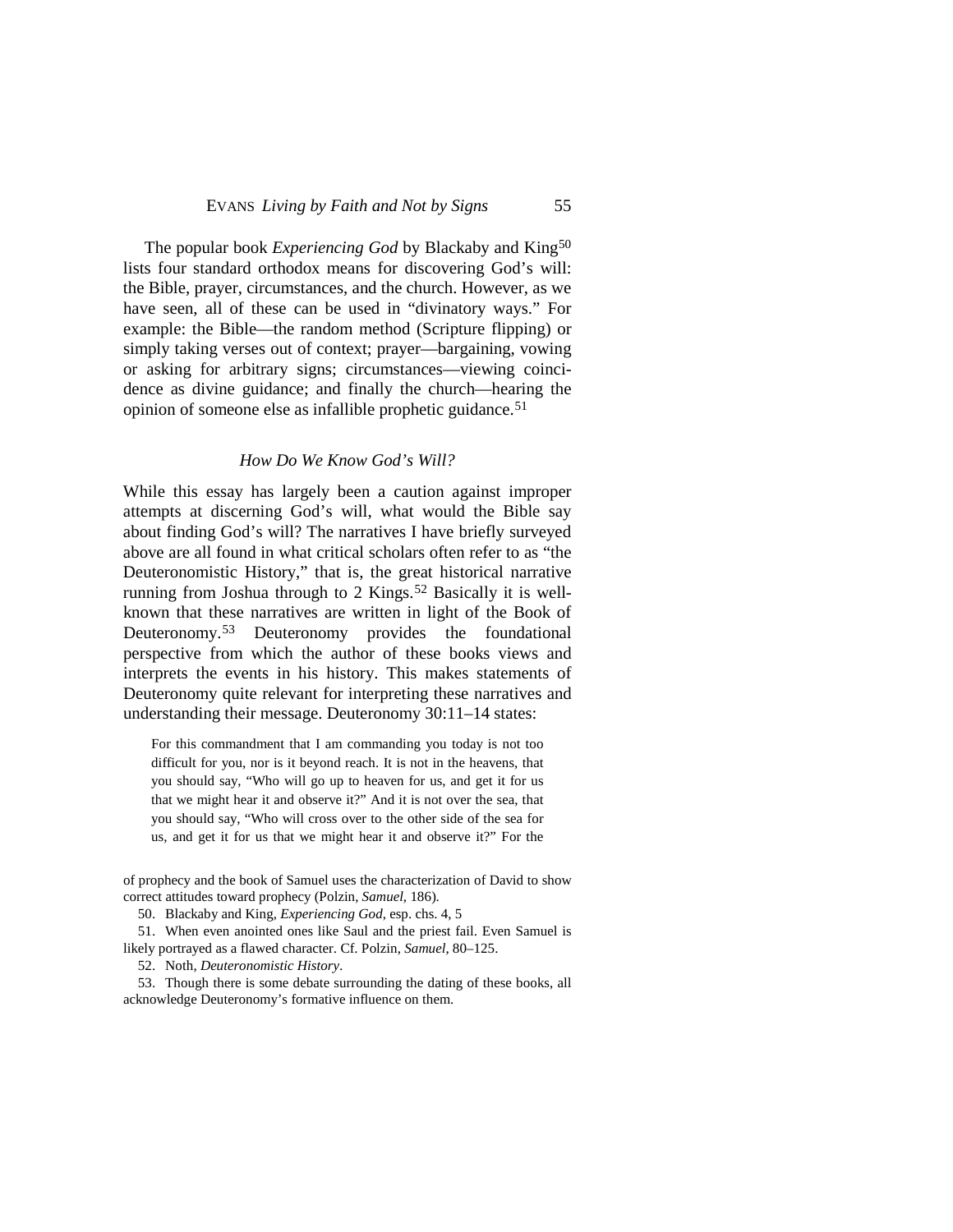word is very close to you; it is in your mouth and in your heart to observe it.

The point here is that Israel had the Word of God, the law, and that law was all they needed. They were not told to seek additional revelation or signs, but were to obey what had already been revealed. Israel did not need to "hear" an additional word from God. In the New Testament Paul quotes from this passage saying that Christians also do not need an additional word (Rom 10:6–8). Paul concludes that Christians already have what they need, the gospel message being proclaimed by the apostles. Christians do not need to pursue signs in order to determine God's will. It has been laid out in the gospel itself.

At this point it is worth noting that some mistakenly think that asking for signs was appropriate in the Old Testament era though perhaps it is not appropriate today. However, the biblical narratives I have surveyed in this essay would argue against any normative value for signs. This appears to be the general biblical perspective. This can be seen in the book of Isaiah when Isaiah orders the evil king, Ahaz, to request a sign from God. Ahaz piously rejects Isaiah's request to ask for a sign, saying, "I will not ask, and I will not put Yahweh to the test" (Isa 7:12). Though Ahaz is actually defying the divine will in his "pious" refusal, he is probably quoting the orthodox position that asking for a sign is a way of putting God to the test[.54](#page-24-0)

This negative view of requesting signs is carried on in the New Testament by Jesus. In Matt 12:38–39 we read:

Then some of the Pharisees and teachers of the law said to him, "Teacher, we want to see a sign from you." He answered, "An evil and adulterous generation asks for a sign!"

When Jesus refers to an "adulterous generation" it is hard not to think of the generation of the Judges. In a programmatic statement near the beginning of the book of Judges, the Israelites are described as a new "generation" (Judg 2:10) that "played the

<span id="page-23-1"></span><span id="page-23-0"></span><sup>54.</sup> Interestingly, the sign Ahaz is given (Isa 7:14–16) is one of several signs given in the Old Testament that actually only function in hindsight. See Isa 8:1–4; 37:30–31.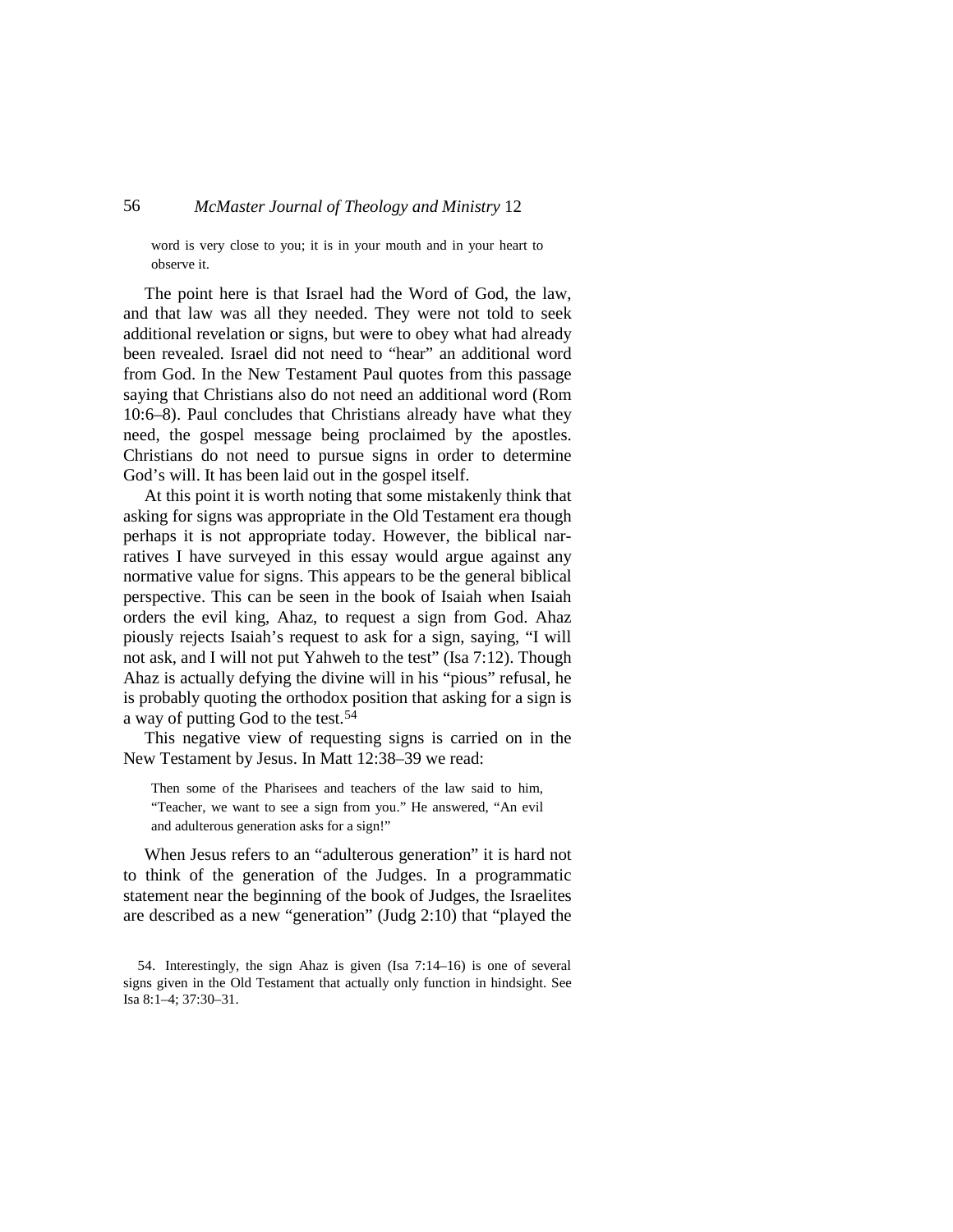harlot after other gods" (Judg 2:17). The syncretism of the Judges period is characterized as adulterous. Jesus sees a similarity with what the Pharisees are requesting. In the context of Matthew 12, the request for a sign from Jesus was an evasion of the issue. They did not like what Jesus was saying to them so they demanded a sign (a pagan/adulterous request). Again, the request for a sign is evidence of underlying resistance to God's revealed will.

In conclusion, what should Christians who are seeking to know God's will do? First, daily reorientation to the truth revealed in Scripture is required. Eugene Peterson has insightfully commented that Christians have an "ancient predisposition for reducing every scrap of divine revelation that we come across into a piece of moral/spiritual technology that we can use to get on in the world."[55](#page-25-0) The Bible is not to be used as a tool of divination. We must resist reading the Bible selfishly. Instead, we must read to get to know God. The Bible is not meant to give us some mystical guidance to get us through the day.[56](#page-25-1) Second Timothy lists the purposes of Scripture as chiefly salvific (2 Tim 3:15) and says it is also useful "for teaching, for reproof, for correction, and for instruction in righteousness" (2 Tim 3:16). Note that "direct mystical guidance for daily decisions" does not appear on this list. When we read the Bible we should notice what it tells us about God and not try to pull out some indications of what specifically we should do today or what decision we should make in each situation we come across. As Walton has commented, "The paganism in each of us drives us to be self-absorbed, but God's revelation draws us to himself."[57](#page-25-2) In other words, *it's not about you*—despite our culture's consumerist, self-centered orientation—it is about God.

The Christian life is one of walking by faith not by signs. In the end, despite the incongruity of the perceived signs regarding my own journey in coming to McMaster Divinity College, I have taken up the position here and do believe God has led me to this

57. Ibid.

<span id="page-24-0"></span><sup>55.</sup> Peterson, *Subversive Spirituality*, 30.

<sup>56.</sup> Walton, *Genesis*, 387.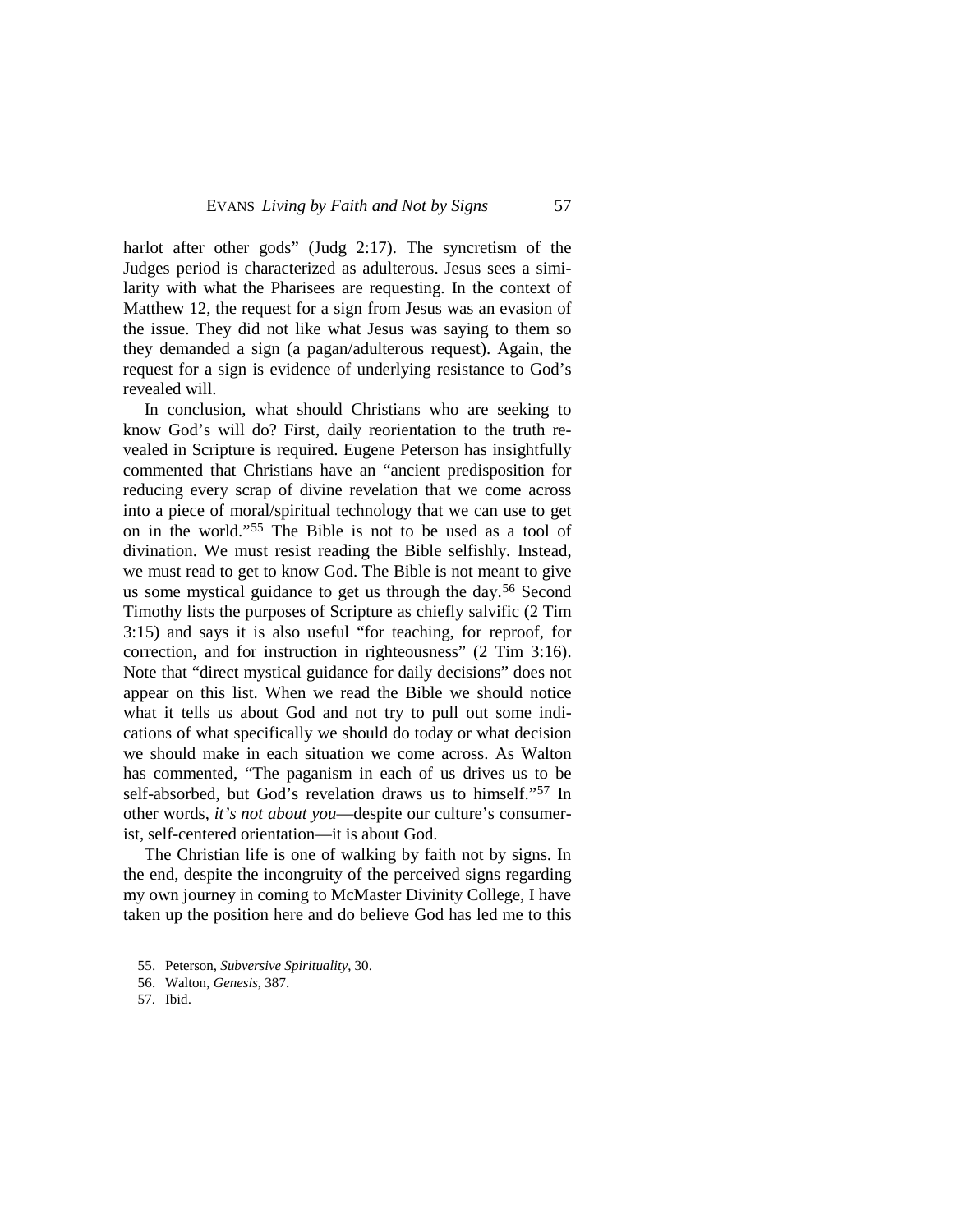place. Ironically, after all that I have said regarding the problem with reading coincidence as signs, it turns out that my inauguration service (where I first orally delivered this essay), was coincidentally exactly one year to the date after I gave my first lecture at MacDiv as part of the interview process on March 24, 2009.[58](#page-25-1) I did not realize this until shortly before the day of my inauguration arrived. I guess I can take this as a providential sign that God wanted me at McMaster Divinity College.

#### *Bibliography*

- Anderson, William M. "How May I Find Out the Will of God?" *BSac* 103 (1946) 95–105.
- Alter, Robert. *The Art of Biblical Narrative.* London: G. Allen & Unwin, 1981.
- Armstrong, John. "In Search of Spiritual Power." In *Power Religion*: *The Selling Out of the Evangelical Church*, edited by Michael Scott Horton, 61–88. Chicago: Moody, 1992.
- Bal, Mieke. *Death and Dissymmetry: The Politics of Coherence in the Book of Judges.* Chicago Studies in the History of Judaism. Chicago: University of Chicago Press, 1988.
- Blackaby, Henry T., and Claude V. King. *Experiencing God: How to Live the Full Adventure of Knowing and Doing the Will of God.* Nashville: Broadman & Holman, 1994.
- Block, Daniel Isaac. *Judges, Ruth.* NAC. Nashville: Broadman & Holman, 1999.
- Boling, Robert G. *Judges.* AB. Garden City, NY: Doubleday, 1975.

<span id="page-25-2"></span><span id="page-25-1"></span><span id="page-25-0"></span>58. Initially, my inauguration was scheduled for the week before, and was moved for pragmatic reasons.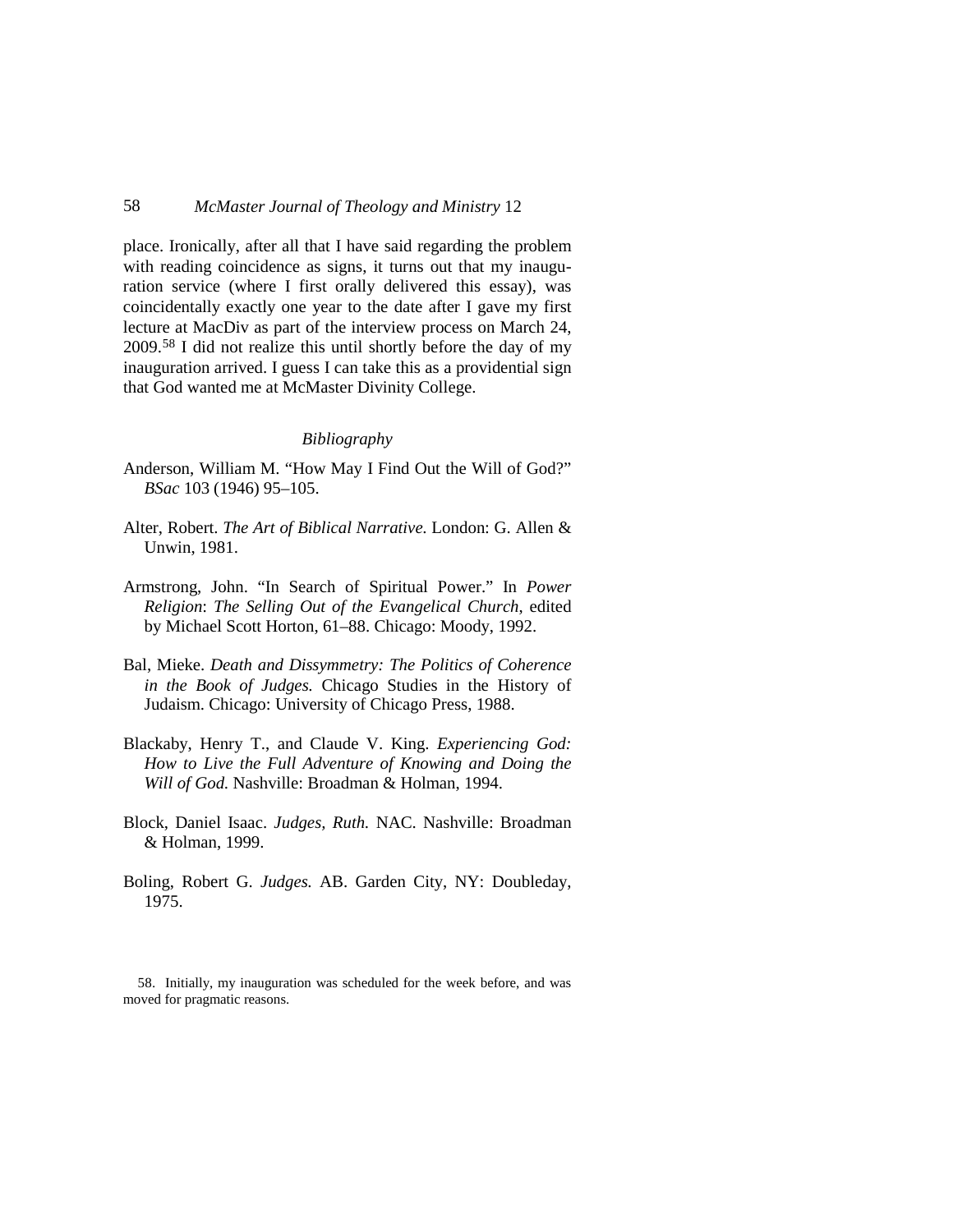- Brueggemann, Walter. *Theology of the Old Testament: Testimony, Dispute, Advocacy.* Minneapolis: Fortress, 1997.
- Dijkstra, Meindert. "KTU 1:6 (=CTA 6) III 1 ff and the so-called Zeichenbeweis (proof by a token)." *VT* 35 (1985) 105–9.
- Goldingay, John. *Israel's Gospel.* Downers Grove, IL: InterVarsity, 2003.
- Johnson, David, and Jeff VanVoderen. *The Subtle Power of Spiritual Abuse.* Minneapolis: Bethany House, 1991.
- Klein, Lillian R. *The Triumph of Irony in the Book of Judges.* JSOTSup 68. Sheffield: Almond Press, 1988.
- McCarter, P. Kyle. *I Samuel.* AB. Garden City, NY: Doubleday, 1980.
- Mosca, P. G. "Child Sacrifice in Canaanite and Israelite Religion: A Study in *mulk* and *mlk.*" PhD diss., Harvard, 1975.
- Moore, George Foot. *A Critical and Exegetical Commentary on Judges.* ICC. Edinburgh: T. & T. Clark, 1918.
- Norman, J. G. G. "Gideon." In *New Bible Dictionary*. 3rd ed. Edited by D. R. W. Wood et al., 411. Downers Grove, IL: InterVarsity, 1996.
- Noth, Martin. *The Deuteronomistic History.* JSOTSup 15. Sheffield: JSOT Press, 1991.
- Peterson, Eugene H. *Subversive Spirituality.* Grand Rapids: Eerdmans; Vancouver: Regent College, 1997.
- Polzin, Robert. *Moses and the Deuteronomist: A Literary Study of the Deuteronomistic History: Part One: Deuteronomy, Joshua, Judges.* Indiana Studies in Biblical Literature. New York: Seabury, 1980.